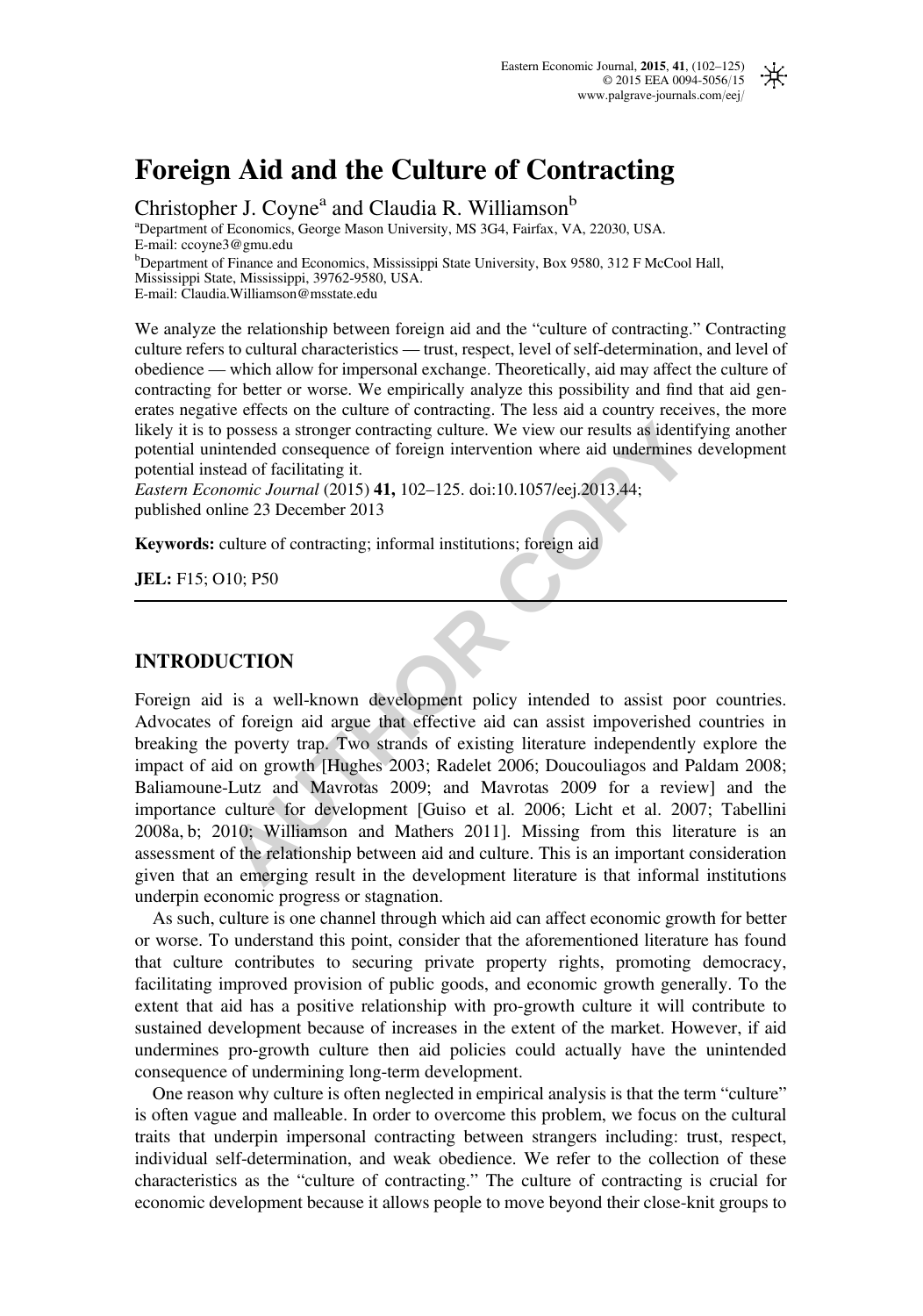

take advantage of increases in the extent of the market, which is required for development [[Mousseau 2000; 2005\]](#page-18-0). We are cognizant that the culture of contracting concept captures only a narrow aspect of the broader notion of culture. However, by focusing on this one aspect we are able to gain analytical tractability to examine cultural traits, which are crucial to development.

Employing a measure of culture first identified by [Tabellini \[2008a, b; 2010\]](#page-19-0) and later expanded on by [Williamson and Kerekes \[2011\]](#page-19-0), we empirically analyze these alternatives by isolating the effect of aid on the culture of contracting. In doing so, we attempt to explain how an important, well-known development policy may affect cultural traits that are central to development.

at combinant and and exploring the contention of twisted to the content of the content of the contents (Grief 1997; Kevana and Wydick 2001; Berggren and Roy 2013]. This literature is mainly focused on the link between and Our analysis contributes to three related strands of literature, the first being the aforementioned literature analyzing aid on growth. We contribute to this literature by analyzing how aid can affect the culture of contracting ,which underpins growth. Second, we contribute to the empirical literature exploring the connection between culture and economic outcomes [Grier 1997; Kevane and Wydick 2001; [Berggren and Jordahl](#page-17-0) [2006; Guiso et al. 2006;](#page-17-0) Licht et al. 2007; Tabellini 2008a, b; 2010; [Arruñada 2010;](#page-17-0) [Gorodnichenko and Roland 2011;](#page-17-0) Mathers and Williamson 2011; [Williamson and Mathers](#page-17-0) [2011; Dutta and Roy 2013\]](#page-17-0). This literature is mainly focused on the link between culture and growth. In contrast, our focus is on how aid influences the culture of contracting for better or worse.<sup>1</sup> In doing so, we contribute to the literature on belief formation [\[Bénabou](#page-17-0)] [and Tirole 2006](#page-17-0); Di Tella et al. 2007; Giuliano and Spilimbergo 2009] and cultural transmission [Bisin and Verdier 2001; 2011]. Those working in this area have highlighted the role of "market beliefs" for economic outcomes [Di Tella et al. 2007]. Our contribution to this existing work is to explore the connection between foreign aid and specific cultural beliefs required for markets, and hence economic growth.

Our main findings can be summarized as follows. We find that foreign aid undermines cultural values that are crucial for economic development. Our results are robust to a variety of control variables, cross-sectional and panel estimation as well as instrumental variable (IV) estimation, and alternative culture measures.

We proceed as follows. The next section provides the theory of the culture of contracting and discusses the mechanisms through which aid may affect this culture. The section after that discusses the data used, while the subsequent section presents the results of our empirical analysis. The penultimate section provides a sensitivity analysis including a variety of robustness checks. The final section concludes with the implications of our analysis.

### **THEORY**

### The culture of contracting

The idea that economic development requires increases in the extent of the market can be traced back to Smith [1776]. Increases in the extent of the market allow people to take advantage of the division of labor and gains from exchange. Recognizing the importance of increases in the extent of the market raises an important question: What cultural characteristics underpin the "culture of contracting" that is required for the movement from small-scale exchange with family and friends to impersonal interaction and exchange with strangers? The shift requires norms of trust, respect, and risk taking [[Mousseau 2000\]](#page-18-0). Along these lines, classical sociologists such as [Durkheim \[1893\]](#page-17-0) and [Tonnies \[1887\]](#page-19-0) long ago noted that developed economies were characterized by a unique culture of individualism and the rule of law. Individualism allowed for risk taking and the pursuit of people's self-interest through exchange, while the rule of law meant that individuals were treated as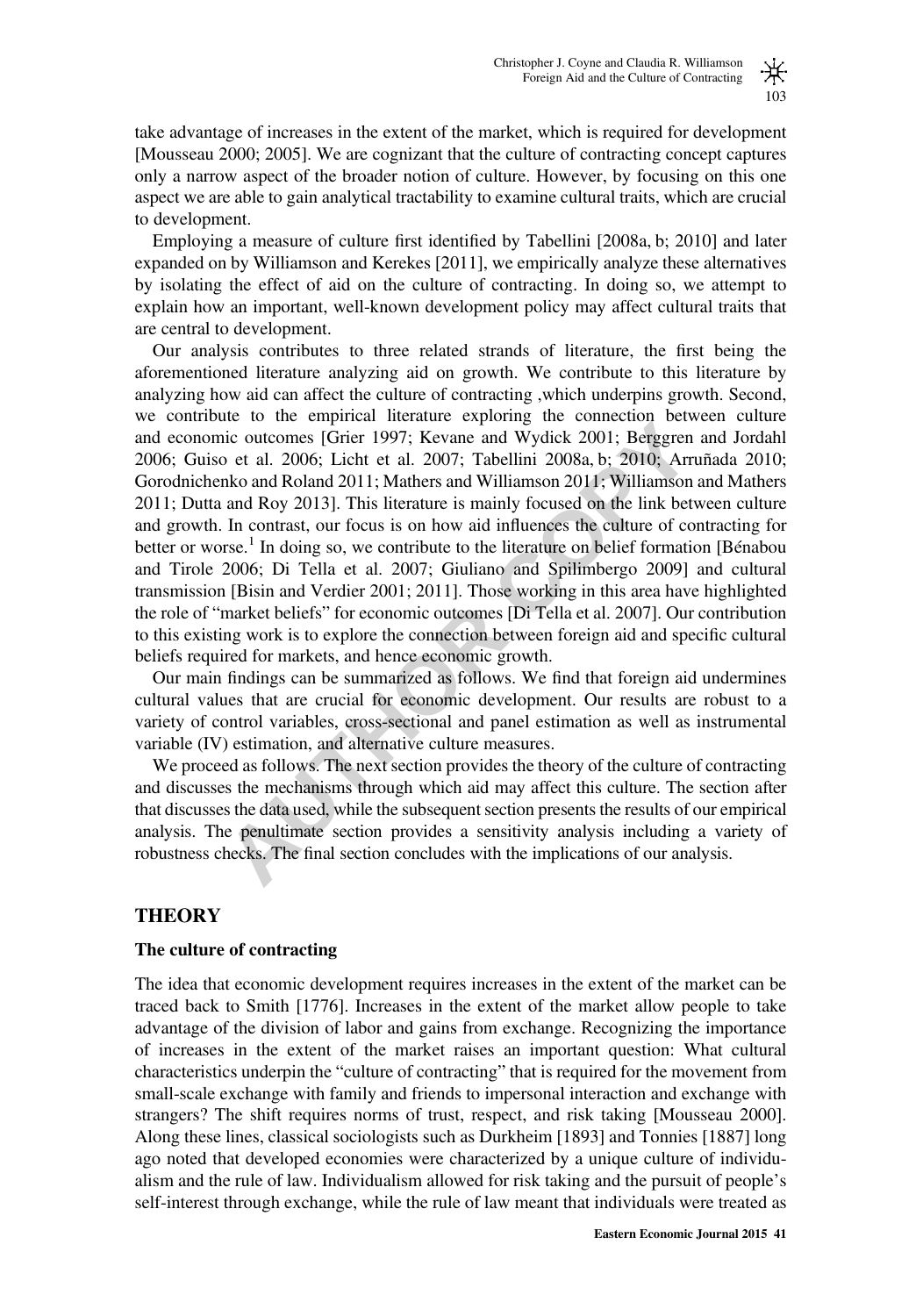

equals before the law. These norms encourage impersonal exchange, and hence development.

To further grasp the importance of the culture of contracting, [Mousseau \[2000; 2003\]](#page-18-0) explicitly outlines the characteristics of a society, which benefits from dense markets and impersonal exchange. He describes four distinct aspects of a culture of contracting: (1) trust, (2) respect and equality before the law, (3) bargaining and compromise, and (4) selfdetermination. We borrow from Mousseau's work to describe the culture of contracting that has the following characteristics.

First, the society would be characterized by a high level of trust. People must be confident that strangers will reciprocate and deliver on the agreed upon terms of the contract despite the fact that each party is aware that the other is pursuing their self-interest. Where trust is absent economic interactions will be constrained to close-knit groups where repeated interactions can serve as a mechanism to ensure cooperation [\[Fukuyama 1996;](#page-17-0) [Francois and Zabojnik 2005;](#page-17-0) [Knack and Keefer 2005;](#page-18-0) 1997].

Second, a culture of contracting requires some notion of respect for others. At its core, contracting requires some notion of "mine and thine" whereby people recognize the property of others. Furthermore, at the core of contracting is the process of bargaining and compromise that requires a certain level of respect for competing views. Absent this basic respect of others there can be no voluntary agreements or exchange, and hence no contracting. In short, the culture of contracting requires the development of abstract and generalized rules of respect to guide social actions among anonymous members of society [Platteau 2000].

**AL[CO](#page-18-0)TIVE 2003** Calculate and ACC-LE 2003 (1997).<br> **ALCOTIME 2003** contracting requires some notion of respect for others. *A*<br>
requires some notion of "mine and thine" whereby people recognize the<br>
retrain level of respec Third, contracting requires some notion of self-determination. Absent the freedom of the individual to decide which contacts to enter into, there can be no voluntary agreements and hence no increases in the extent of the market. Indeed, what differentiates a society of contracts from one of exploitation is that the latter is grounded in coercion and force, whereas the former is grounded in notions of voluntary choice and self-determination. In short, if individuals have to be obedient to some master, they cannot voluntarily enter into contracts, which will curtail the extent of the market. Along these lines, a recent literature in economic psychology indicates that people perceived "locus of control" over their own lives and actions is a major determinant of entrepreneurial activity [\[Harper 2003\]](#page-17-0).

Finally, the culture of contracting requires low levels of obedience or deference to authority and hierarchy, which allows individuals to engage in experimentation, discovery, and risk taking. As Tabellini [2010] emphasizes, a lack of obedience represents self-will or an autonomous individual who is willing to create rules or engage in beneficial activities regardless of formal law or authority. Of course obedience in one form or another is present in all social systems, but societies that discourage individualism also discourage feelings of personal control and determination. The result is reduced risk-taking when it comes to social relationships, innovation, and entrepreneurship, which can have adverse effects on social and economic development.

Deference to authority and hierarchy does not just affect economic opportunities in the present, but also in the future through the cultural transmission between parents and children [[Bisin and Verdier 2011](#page-17-0)]. An existing literature in economic psychology indicates that parents play a key role in influencing their children's locus of control and perception of autonomy that directly influences their likelihood of being entrepreneurial as they grow older [[Harper 2003,](#page-17-0) pp. 54–55]. Development ultimately requires the acceptance of the possibility that individuals as entrepreneurs will make choices contrary to the desires of authority figures. If this possibility does not exist because the "… individual is subjected to a network of controls, the society loses the essential engine of economic development …" [[Grondona 2000, p. 48\]](#page-17-0). This implies that the development, and sustainability, of a culture of contracting requires the ability to reject established hierarchies of authority.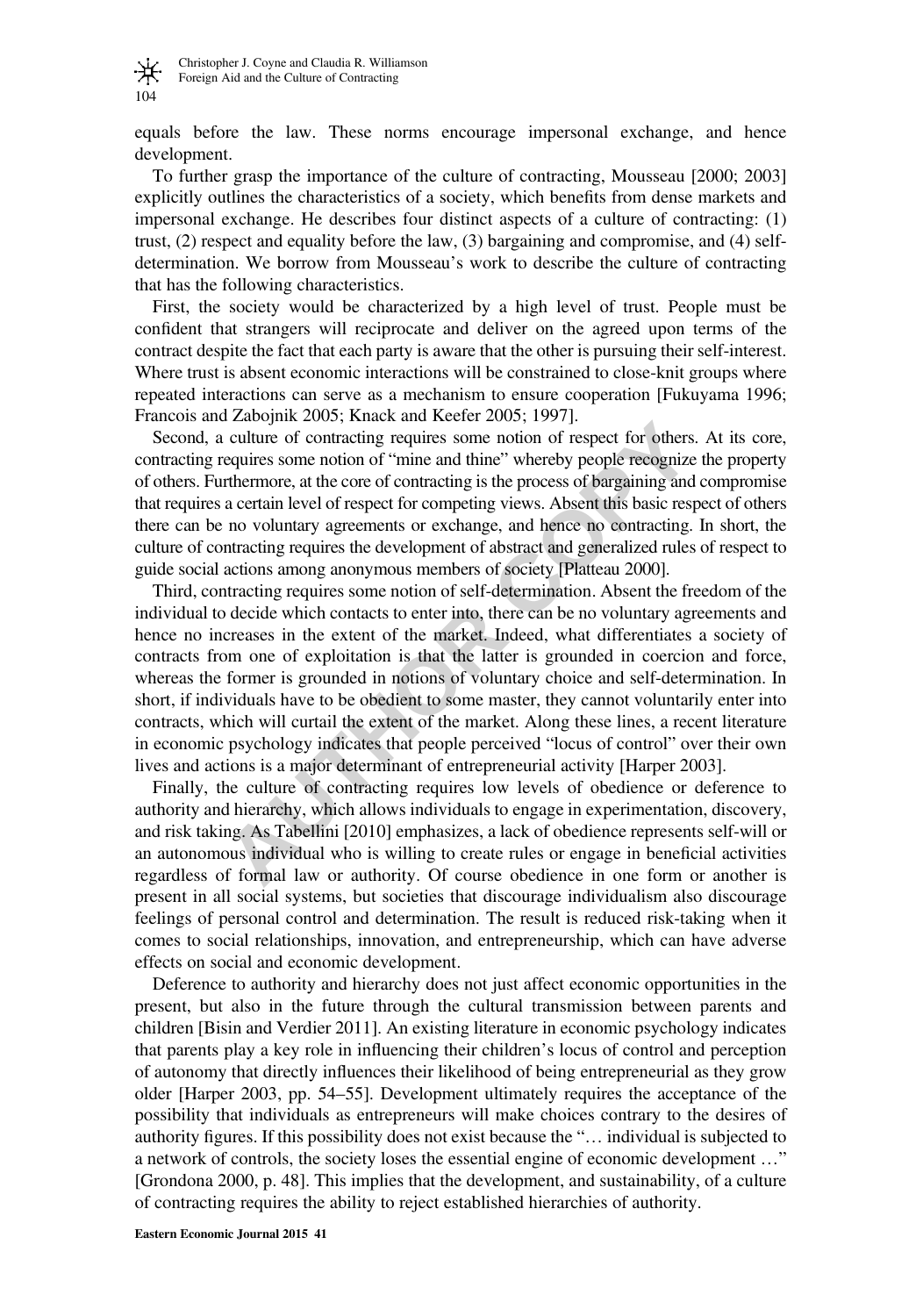### ⋇ 105

### Aid and the culture of contracting

In order to grow beyond some minimal level, economies require a culture of contracting to realize the benefits of specialization and the division of labor. This means that in order for poor countries to grow, they must possess, to some extent, the culture of contracting described above. The question that interests us is whether foreign aid positively or negatively affects the culture of contracting.

Theoretically, one can envision both a positive and negative feedback loop between aid and the culture of contracting. In the case of a positive feedback loop, aid encourages exchange, even in small amounts, strengthening the culture of contracting, which results in subsequent exchanges and so on. Under this scenario, the positive affect of aid would strengthen the culture of contracting, which in turn would increase the extent of the market. In contrast, in the case of a negative feedback loop, aid would erode or prohibit the emergence of the culture of contracting thereby constraining the extent of the market. A priori, it is unclear which type of feedback loop exists. Indeed, there is reason to believe that aid could have both positive and negative effects under different scenarios.

Is unclear which type of feedback loop exists. Indeed, there is reason d have both positive and negative effects under different scenarios.<br>
bility is that foreign aid will have a positive affect on the culture of c<br> **Prop** One possibility is that foreign aid will have a positive affect on the culture of contracting as follows. Proponents of foreign aid often point out that poor countries are locked into a "poverty trap," whereby low levels of income make it difficult for people to save since all income is spent on consumption goods [Sachs 2005; Collier 2007]. This lack of investment prevents increases in the extent of the market because of the lack of investment in new goods, services, and market relationships. In theory, effective foreign aid can break this trap leading to subsequent investments, which allows people to take advantage of the benefits of the specialization and the division of labor. Under this scenario, aid can have a positive effect on the culture of contracting precisely because it allows people to take advantage of exchange opportunities that are unavailable under subsistence living.

However, it is also possible that foreign aid can have a negative effect on the culture of contracting. This can occur through two channels. The first is that aid can create a situation of dependency whereby the recipient of aid loses the incentive to become self-sufficient and engage in productive economic activities such as trade and cultivating economic relationships. This is the well-known "Samaritan's Dilemma," whereby in assisting those in need the Samaritan unintentionally shifts incentives for the worst [Gibson et al. 2005]. A second, and related, channel is that the provision of aid leads to rent seeking as recipients jockey to secure as much aid as possible. This redirects efforts from productive activities to rent-seeking activities, such as increased corruption, which are zero or negative sum [\[Svensson 2000;](#page-19-0) [Knack 2001; Mousseau 2003](#page-18-0)]. Under these scenarios, the provision of aid negatively effects the development of a culture of contracting because it dampens the incentive to engage in productive activities and exchange and instead encourages unproductive activities, which run counter to growth and development.

Aid can have both positive and negative effects on the culture on contracting. Which of these effects dominates is an empirical question. The next sections attempt to provide an answer to this question.

### DATA

In order to create an index, which captures the culture of contracting, we build off the culture variable first identified by [Tabellini \[2008a, b; 2010\]](#page-19-0) and later expanded by [Williamson and Kerekes \[2011\].](#page-19-0) This variable, which is broken into four categories trust, respect, individual self-determination, and obedience — captures the culture of contracting as discussed above. Trust, respect, and self-determination positively relate to a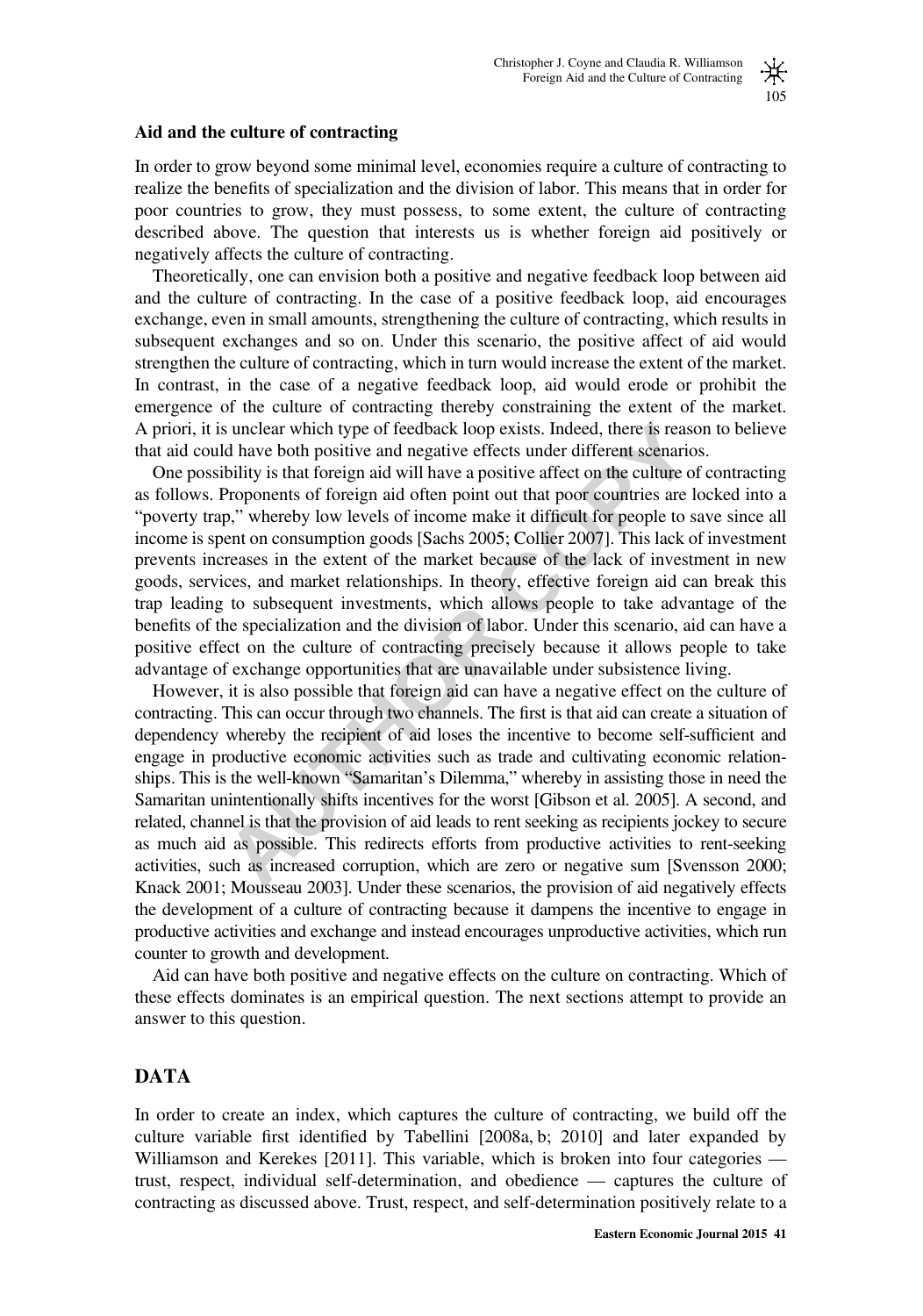

culture of contracting, whereas stronger obedience undermines it for the reasons discussed in the section "The culture of contracting". Data was collected from all five waves of the World Values Surveys (WVSs) to quantify each of these four categories.<sup>2</sup> These surveys capture individual beliefs and values reflecting local norms and customs [[The European Values Study Foundation and World Values Survey Association](#page-19-0) (EVSF–[WVSA\) 2006](#page-19-0)]. We aggregate individual survey answers to create a culture index for each country.

One question from the survey is identified that is most closely correlated with each trait of the culture of contracting. For example, trust is measured as the percentage of respondents answering "most can be trusted" to the question, "Generally speaking, would you say that most people can be trusted or that you can't be too careful in dealing with people?" Selfdetermination is measured using the question, "Some people feel they have completely free choice and control over what happens to them. Please use this scale (from 1 to 10) where 1 means 'none at all' and 10 means 'a great deal' to indicate how much freedom of choice and control in life you have over the way your life turns out." We determine an aggregate control component by averaging all the individual responses and multiplying by ten.

To measure respect, the following question is used: "Here is a list of qualities that children can be encouraged to learn at home. Which, if any, do you consider to be especially important? Please choose up to five." The percentage of those surveyed that chose "tolerance and respect for other people" is used to measure respect. The same question is used to measure obedience, but in this case, the percentage of those surveyed that chose obedience as being an important trait for children learning at home.

a a an any otomains a great deat to intended fow match colon of the eight of the sequent and be equal above the way your life turns out." We determine an aggreg by averaging all the individual responses and multiplying by Individual responses are aggregated for each country. A comprehensive culture of contracting measure is achieved by extracting the first principal components of all four traits. This process extracts the common variation between all four components, reducing the four independent variables into an overall net measure of culture that is conducive to economic interaction and exchange. We use principal component analysis to ensure that our results are not sensitive to the construction of the variable. The benefit of using this technique over simply summing the four cultural components is that we do not have to make rigid assumptions about how each component is related reducing selection biases and measurement error. The index is normalized between zero and ten, with a higher score implying stronger cultural traits (trust, respect, self-determination, and lack of obedience) that are representative of a contracting culture relative to countries with lower scores. Since we are concerned with explaining the general cultural environment, this aggregate variable serves as the main focus of our empirical analysis.

Our main variable of interest, foreign aid, is measured as net development assistance and official aid received divided by GDP (PPP). This is the most common measurement of foreign aid in the current literature. Data is collected from [World Development Indicators](#page-19-0) [\(WDI\) 2012.](#page-19-0) In all regressions, we always include initial real GDP (PPP) per capita (log form) also collected from WDI 2012.

In addition to foreign aid, we also control for other factors that could possibly influence a country's culture. We create a main control vector that includes trade openness, urban population, and size of manufacturing sector, as countries that are more developed with a higher propensity for interpersonal exchange will tend to have a culture supportive of contracting. We create a trade openness measure by relying on the most common measure of trade in the literature — simply summing imports plus exports (of goods and services) and dividing it by GDP (PPP) [see [Frankel and Romer 1999](#page-17-0); [Dollar and Kraay 2003; 2004;](#page-17-0) [Rodrik et al. 2004\]](#page-18-0). Urban is the percentage of the population living in an urban environment and manufacturing represents the value added of manufacturing as a percentage of GDP. All three variables are collected from WDI 2012.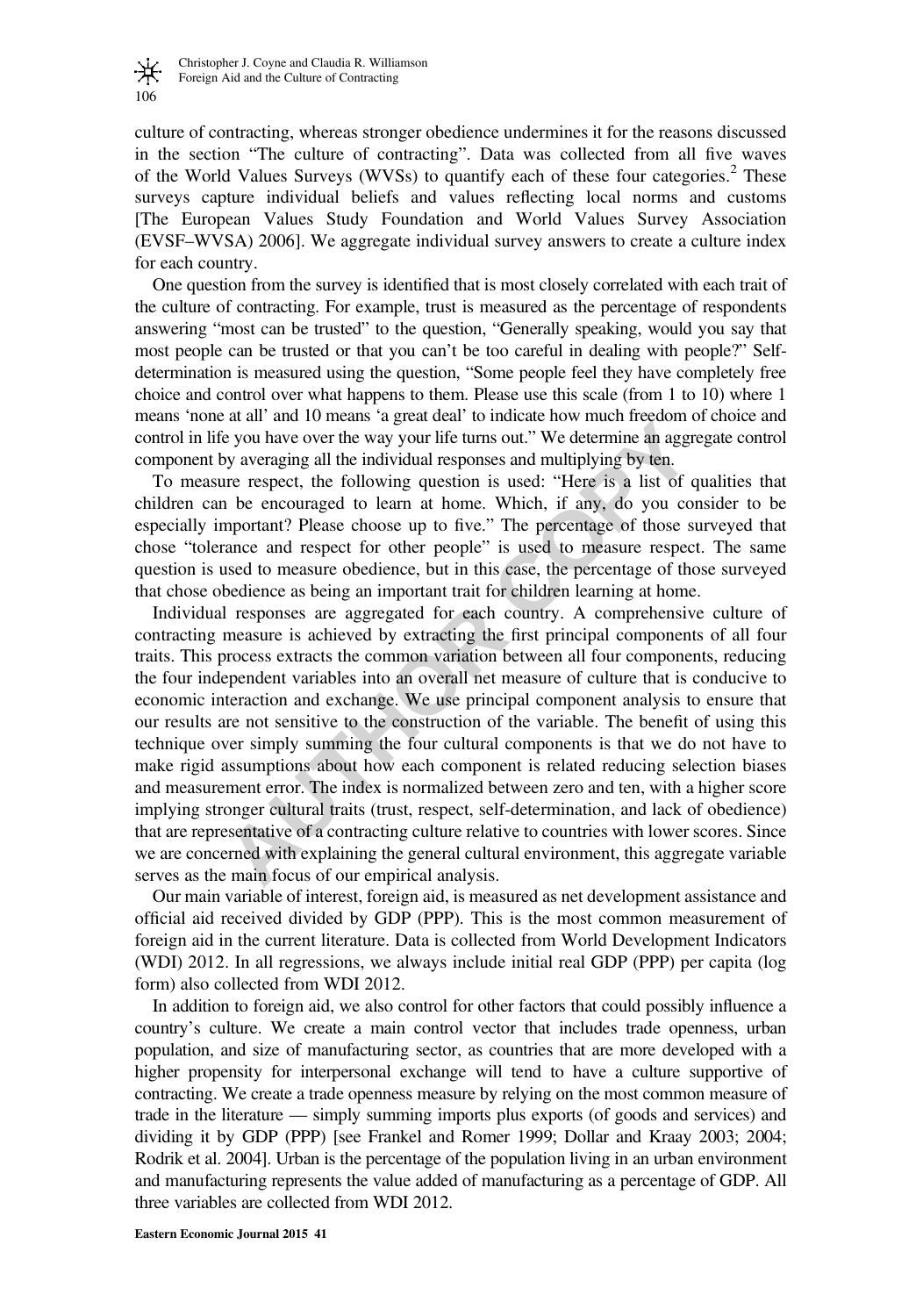⋇ 107

Next, we include controls commonly used in the literature on the determinants of culture. A history of socialism is shown to lead to stronger preferences for state intervention and redistribution policies and could therefore undermine our measure of culture [Alesina and Fuchs-Schündeln 2007]. Socialism is measured as a dummy variable equal to 1 if a county has a socialist legal tradition [[La Porta et al. 1997](#page-18-0)]. [Tabellini \[2010\]](#page-19-0) argues that political institutions and educational attainment influences culture. Specifically, a history of despotism can lead mistrust, limited morality, and loss of self-control. We use two measures of political institutions — polity and executive constraints — both collected from Polity IV [[Marshall et al. 2011\]](#page-18-0). Polity scores range from −10 to 10 with the scale moving from autocratic regimes (−10) to strong democracies (10). Executive constraints capture institutionalized constraints on the chief executive and are scaled from 1 to 7 with 7 representing strong constraints.

metast by encoding general information information and provining a schese of exceeding<br>
Siven this, we control for total enrollment in primary and secondary<br>
S. Both variables are collected from WDI 2012. We also control o [Tabellini \[2010\]](#page-19-0) also argues that educational attainment could influence our culture variable of interest by encouraging general morality and providing a sense of control over one's life. Given this, we control for total enrollment in primary and secondary school or literacy rates. Both variables are collected from WDI 2012. We also control for genetic distance from the United Kingdom — a measure associated with the time elapsed since two populations had common ancestors [Spolaore and Wacziarg 2009]. Genetic distance proxies for differences in parental transmission of values and is correlated with measures of individualism [Gorodnichenko and Roland 2010; 2011]. Davis [2012] finds a negative correlation between rainfall variation and individualism. He argues that environments with a historical record of more adverse shocks tend to be more collectivist in order to risk share. We also control for the log of the coefficient of variation of monthly precipitation [[Davis 2012\]](#page-17-0).<sup>3</sup>

We also include a control vector derived from the institutions and development literature [[Levine and Renelt 1992](#page-18-0); La Porta et al. 1997; 2004; Dawson 1998; [Jaggers and Marshall](#page-18-0) [2000;](#page-18-0) [Acemoglu et al. 2001; 2002;](#page-16-0) Sachs 2001; [Acemoglu and Johnson 2005;](#page-16-0) [Tabellini](#page-19-0) [2010;](#page-19-0) [Gwartney et al. 2010\]](#page-17-0). This includes a dummy variable for English legal origin, latitude (distance from the equator) to control for geographic effects, religion measured as the percentage of the population that is catholic, inequality as captured by the ethnolinguistic fractionalization (ELF) index, and macroeconomic stability measured by the inflation rate and government consumption. Appendix A provides a summary description of all data used in the analysis along with their sources.

### EMPIRICAL ANALYSIS

We attempt to isolate the impact of aid policies on the culture of contracting through a variety of empirical strategies including both panel and cross-sectional analysis. We do so because of restricted data availability and limitations surrounding the culture variable and aid data. In order to maximize sample size for panel estimation, we pool all countries surveyed in any of the five waves over the time periods 1981–1984, 1989– 1993, 1994–1999, 1999–2004, and 2005–2007. The panel data covers the time from 1980 to 2007, using 5-year averages creating 5 time periods.<sup>4</sup> The cross-sectional analysis covers the same time period (unless otherwise noted), but averages the data across all years in order to include additional control variables. Appendix B provides a list of all countries in our sample and the year for which each was surveyed from WVS.

Given our empirical setup, we recognize possible reverse causality concerns. We want to emphasize the difficulty in claiming causal mechanisms and focus on identifying possible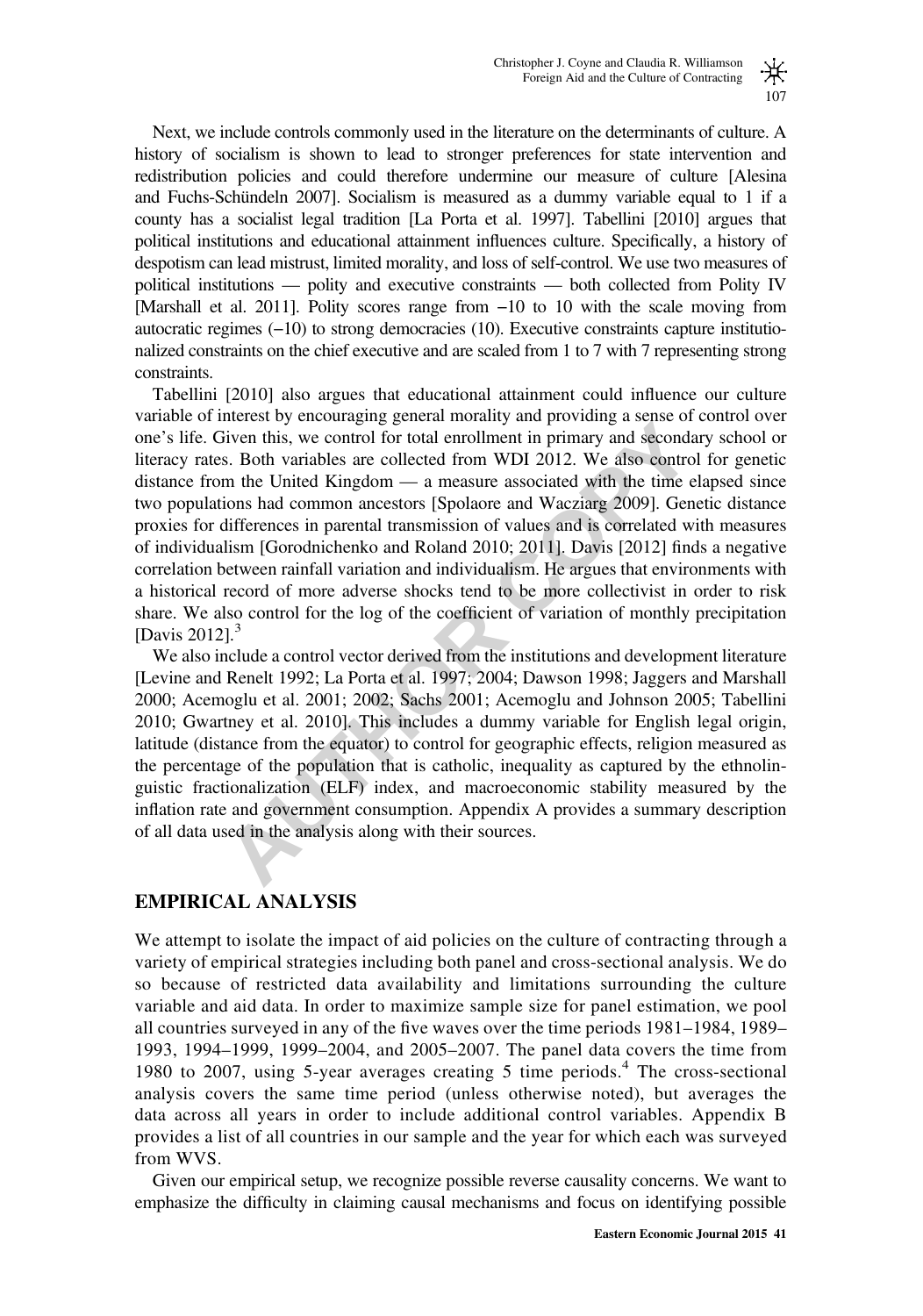

underlying associations between aid and the culture of contracting. This is a first attempt to understanding how aid may affect culture and caution the reader from drawing causal conclusions from our results. However, as part of our sensitivity analysis, we do provide IV regression results in an attempt to address reverse causality and endogeneity issues.

Summary statistics for all variables in both the cross-sectional and panel analysis are provided below in [Table 1](#page-7-0). The data set includes 67 countries covering the time period of 1981–2007 with income per capita ranging from US\$247 to \$29,000 in the cross section and \$602 to \$34,348 in the panel data. The culture index ranges from 0 to 8.62 with a mean of 3.91 for the panel and 0 to 8.04 with a mean of 3.55 for the cross section. Foreign aid averages 1.86 percent of GDP with a standard deviation of 3.32 for the cross section and averages 3.65 percent of GDP with a standard deviation of 7.16 for the panel.<sup>5</sup> A correlation matrix is provided in Appendix C.

### Benchmark results

As a benchmark, we first show the basic relationship between aid with each of the four individual components of culture, as well as the overall culture index, using our crosssectional data. Throughout the cross-sectional analysis, we use robust regressions with iteratively reweighted least squares (RLS) to minimize possible effects from outliers. The regression is identified as:

$$
C_i = \mu + aF_i + Z_i'\delta + \varepsilon_i
$$

where C equals each component (trust, self-control, respect, and obedience) of culture or the overall index,  $F$  is foreign aid, and  $Z$  represents the control vector. For the benchmark regressions, we only control for initial income. The benchmark RLS regressions are shown in [Table 2](#page-8-0).

**Example 15**<br> **AUP** [T](#page-8-0)he state show the basic relationship between aid with each components of culture, as well as the overall culture index, using that. Throughout the cross-sectional analysis, we use robust regressive ei As shown in Table 2 Column 1, foreign aid has a negative and significant relationship with trust.<sup>6</sup> This result is reversed for obedience where aid is positive and significant. This implies foreign aid is associated with a decrease in trust and an increase in obedience. For example, a 1 percent increase in aid is associated with a 1.35 percentage point decrease in trust, while a one standard deviation increase in foreign aid (3.32 percent) is associated with an approximately 4.48 percentage point decrease in trust illustrating the negative consequences from aid in our sample of countries. Further, aid is associated with an increase on the level of tolerance and respect which is significant.<sup>7</sup> Aid does not have a significant relationship with self-control.

We now turn to the overall culture index based on the common variation between all four individual components. The culture variable can be understood as an aggregate measure of the culture of contracting that is conducive to exchange as opposed to a measure of individual components of culture. Since we are mainly concerned with the relationship between aid and the culture of contracting, the aggregate index serves as the focus for the remaining empirical analysis. As reported in [Table 2](#page-8-0) Column 5, foreign aid has a negative and significant relationship with the overall culture index. A 1 percent increase in aid is associated with an approximate decrease of 0.15 in the culture index. A 1 standard deviation increase in aid is associated with an approximate decrease of 0.50 standard deviations in the culture of contracting. This also implies that moving from the lowest aidreceiving country (South Korea) to the highest aid-receiving country (Zimbabwe) in our sample decreases culture by 2.85, approximately a 2 standard deviation decrease in the culture index.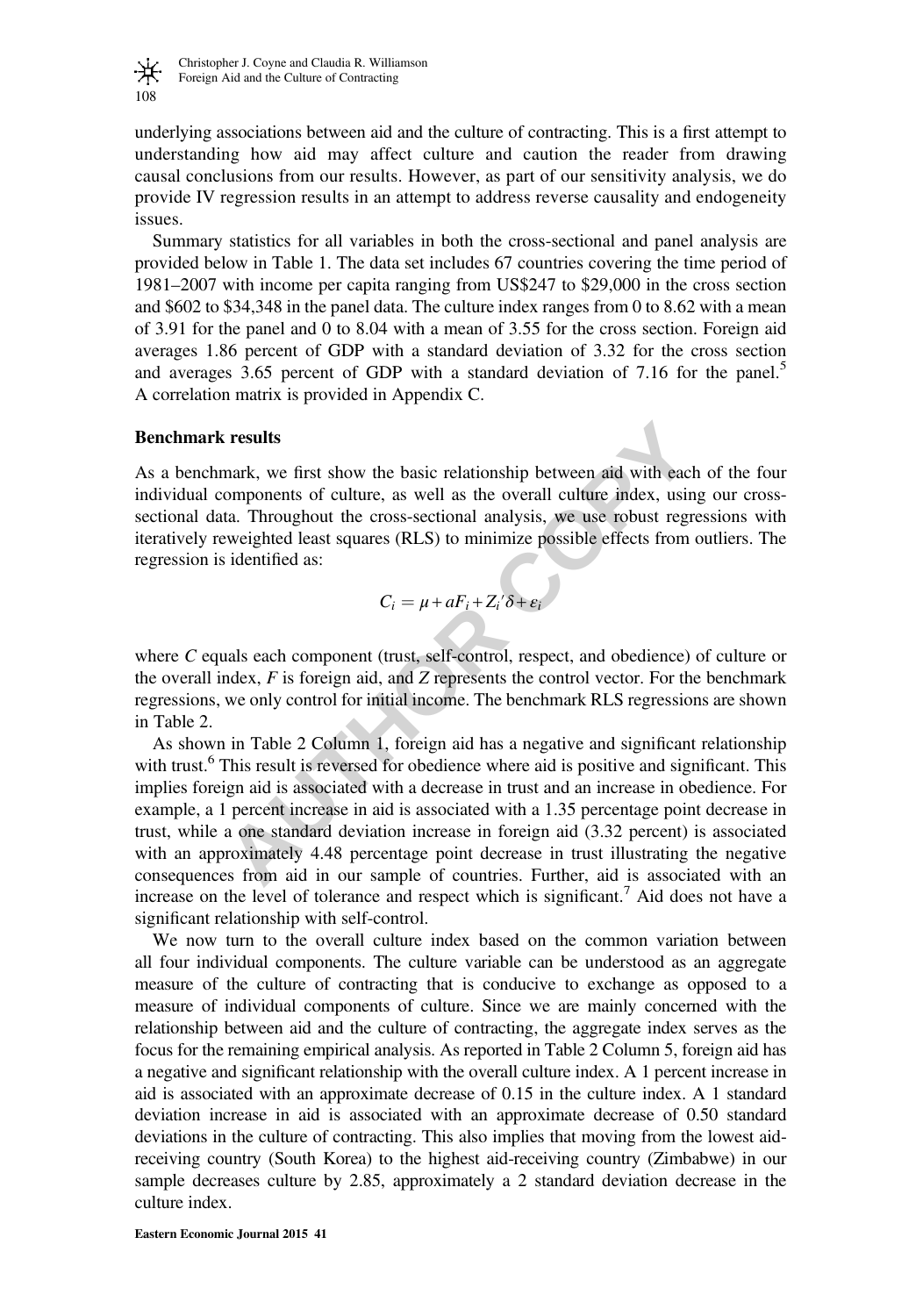### <span id="page-7-0"></span>Table 1 Summary statistics

| Variables                                | <i><b>Observations</b></i> | Mean    | Standard deviation Minimum Maximum |          |          |
|------------------------------------------|----------------------------|---------|------------------------------------|----------|----------|
| Cross-sectional summary statistics       |                            |         |                                    |          |          |
| Culture index                            | 66                         | 3.55    | 1.44                               | 0.00     | 8.04     |
| Trust                                    | 67                         | 21.64   | 10.69                              | 3.80     | 53.43    |
| Respect                                  | 67                         | 63.62   | 11.05                              | 14.23    | 82.12    |
| Self-control                             | 66                         | 65.57   | 7.64                               | 46.80    | 81.35    |
| Obedience                                | 67                         | 42.42   | 18.69                              | 2.24     | 81.74    |
| Aid/GDP                                  | 67                         | 1.86    | 3.32                               | 0.00     | 19.31    |
| Log GDP per capita 1980                  | 47                         | 8.26    | 1.13                               | 5.59     | 10.44    |
| Trade/GDP                                | 65                         | 0.33    | 0.32                               | 0.08     | 2.14     |
| Manufacture                              | 66                         | 18.17   | 7.16                               | 1.11     | 33.64    |
| Urban                                    | 67                         | 54.91   | 22.43                              | 9.65     | 100      |
| Education 1960                           | 43                         | 48.95   | 27.94                              | 1.50     | 96.80    |
| Polity                                   | 57                         | $-0.38$ | 4.98                               | $-10.00$ | 10.00    |
| <b>Executive constraints</b>             | 57                         | 3.77    | 1.70                               | 1.00     | 7.00     |
| Government consumption                   | 65                         | 14.86   | 5.09                               | 5.84     | 29.87    |
| Inflation                                | 67                         | 73.99   | 122.34                             | 2.77     | 593.92   |
| Socialism                                | 65                         | 0.35    | 0.48                               | 0.00     | 1.00     |
| Latitude                                 | 65                         | 0.32    | 0.18                               | 0.01     | 0.67     |
| ELF                                      | 47                         | 0.31    | 0.29                               | 0.00     | 0.86     |
| Percentage of catholic                   | 65                         | 28.90   | 36.81                              | 0.00     | 97.30    |
| Rainfall variation (log)                 | 64                         | $-0.12$ | 0.47                               | $-0.76$  | 0.95     |
| Genetic distance from the United Kingdom | 65                         | 699.24  | 581.57                             | 35.99    | 2,255.29 |
| Log population                           | 67                         | 16.53   | 1.58                               | 12.84    | 20.89    |
| Log population $2$                       | 67                         | 275.67  | 53.13                              | 164.75   | 436.24   |
| Infant mortality 1980                    | 63                         | 60.01   | 38.76                              | 11.50    | 160.40   |
| Arms imports (millions) 1980             | 62                         | 308.89  | 471.04                             | 2.08     | 2,132.15 |
| Franz zone                               | 67                         | 0.03    | 0.17                               | 0.00     | 1.00     |
| Central America                          | 67                         | 0.01    | 0.12                               | 0.00     | 1.00     |
| Egypt                                    | 67                         | 0.01    | 0.12                               | 0.00     | 1.00     |
| GDP per capita 1980-2007                 | 67                         | 7,498   | 6,385                              | 247      | 29,037   |
| Panel summary statistics                 |                            |         |                                    |          |          |
| Culture index                            | 132                        | 3.91    | 1.33                               | 0.00     | 8.62     |
| Trust                                    | 137                        | 22.23   | 11.53                              | 2.80     | 60.30    |
| Respect                                  | 136                        | 64.06   | 11.59                              | 14.23    | 85.19    |
| Self-control                             | 133                        | 65.73   | 9.97                               | 0.00     | 83.83    |
| Obedience                                | 136                        | 40.86   | 18.00                              | 2.24     | 81.74    |
| Aid/GDP                                  | 137                        | 3.65    | 7.16                               | $-0.04$  | 36.17    |
| Log GDP per capita (lagged)              | 120                        | 8.48    | 0.96                               | 6.24     | 10.27    |
| Trade/GDP                                | 134                        | 73.54   | 48.60                              | 13.04    | 336.66   |
| Manufacture                              | 122                        | 20.41   | 7.64                               | 0.70     | 37.48    |
| Urban                                    | 137                        | 58.49   | 20.52                              | 11.74    | 100      |
| Literacy                                 | 64                         | 82.01   | 19.68                              | 24.70    | 99.65    |
| Polity                                   | 130                        | 3.87    | 5.71                               | $-10.00$ | 10.00    |
| Executive constraints                    | 129                        | 5.11    | 1.79                               | 1.00     | 7.00     |
| Government consumption                   | 128                        | 14.81   | 5.09                               | 4.08     | 27.63    |
| Inflation                                | 126                        | 153.29  | 536.57                             | $-0.80$  | 4,447.87 |
| Log population                           | 137                        | 16.92   | 1.71                               | 12.69    | 20.98    |
| Log population <sup>2</sup>              | 137                        | 289.22  | 58.40                              | 161.04   | 440.12   |
| Infant mortality lagged                  | 136                        | 39.03   | 29.67                              | 5.10     | 129.66   |
| Arms imports (millions) lagged           | 109                        | 368.17  | 570.28                             | $0.00\,$ | 3,820    |
| Franz zone                               | 137                        | 0.01    | 0.12                               | 0.00     | 1.00     |
| Central America                          | 137                        | 0.01    | 0.09                               | 0.00     | 1.00     |
| Egypt                                    | 137                        | 0.01    | 0.12                               | $0.00\,$ | 1.00     |
| GDP per capita                           | 136                        | 7,563   | 6,032                              | 602      | 34,348   |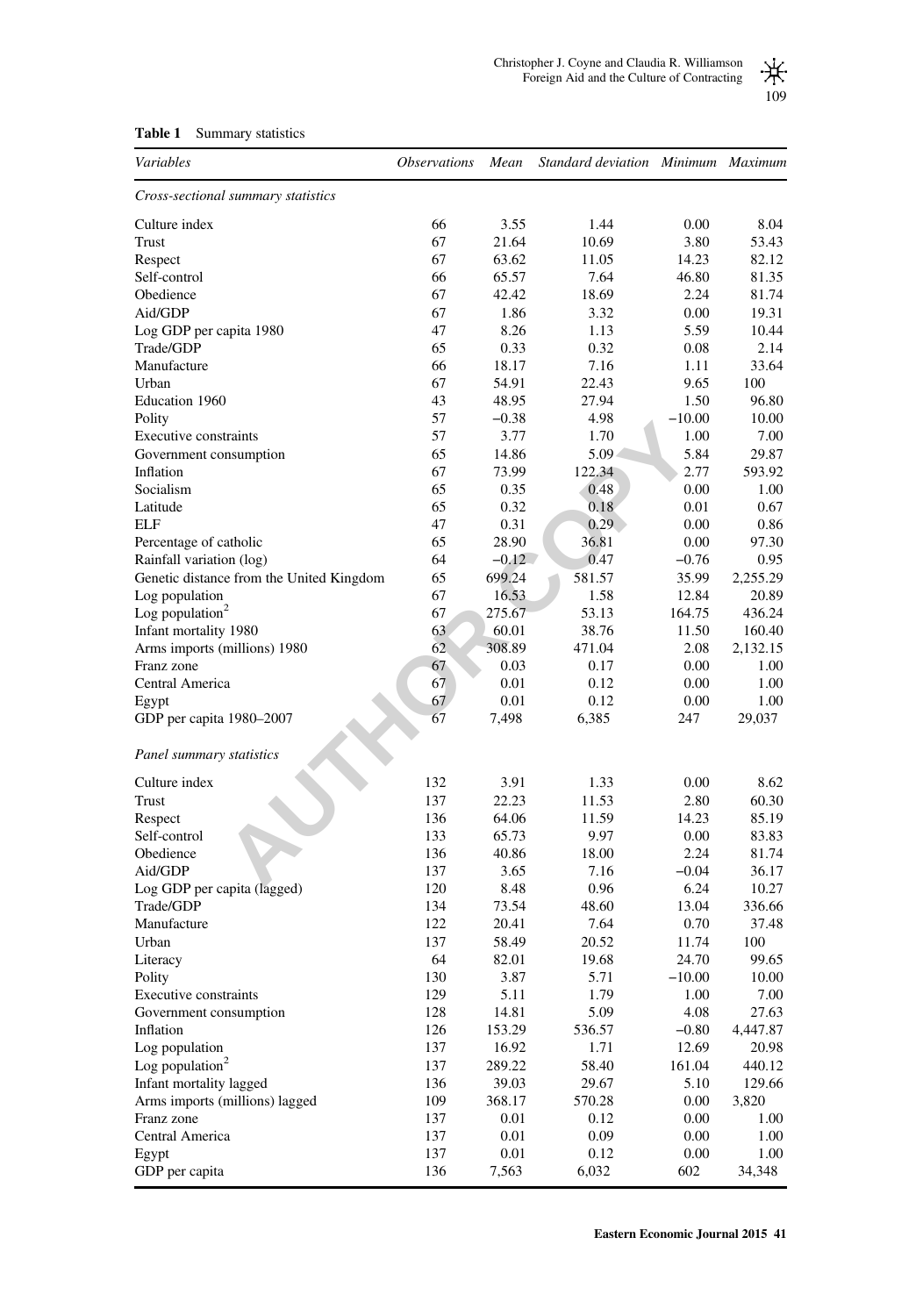<span id="page-8-0"></span>

| Dependent Variance: | Trust       | Respect     | Self-control | <i><b>Obedience</b></i> | Culture index |
|---------------------|-------------|-------------|--------------|-------------------------|---------------|
|                     | (1)         | (2)         | (3)          | (4)                     | (5)           |
| Aid                 | $-1.353**$  | $0.827*$    | $-0.055$     | 1.799*                  | $-0.150***$   |
|                     | (0.527)     | (0.469)     | (0.382)      | (0.983)                 | (0.067)       |
| Initial income      | $-3.373*$   | $2.776*$    | $2.310*$     | $-1.005$                | 0.264         |
|                     | (1.778)     | (1.583)     | (1.310)      | (3.316)                 | (0.229)       |
| Constant            | $50.541***$ | $40.714***$ | 48.611***    | 51.304*                 | 1.145         |
|                     | (15.438)    | (14.749)    | (11.332)     | (28.792)                | (1.980)       |
| <b>Observations</b> | 47          | 47          | 46           | 47                      | 46            |
| Adjusted $R^2$      | 0.093       | 0.038       | 0.078        | 0.095                   | 0.240         |

Table 2 Robust RLS cross-sectional regressions — Sub-components of culture index

Note: Robust standard errors are in parentheses. Significance level: \* at 10 percent, \*\* at 5 percent, \*\*\* at 1 percent.

### Main results

Is<br>
and regressions and also report results from random effects pan<br>
mail regressions and also report results from random effects pan<br>
main control vector includes initial income (in 1981<br>
on and lagged one period for the We report our main results where we include additional controls in our RLS cross-sectional regressions and also report results from random effects panel estimation.<sup>8</sup> The main control vector includes initial income (in 1981 for the cross section and lagged one period for the panel), along with trade openness (percentage of GDP), urban population (percentage of total population) and manufacturing sector.

Additional controls are added sequentially in order to maximize the number of observations and minimize the effects of collinearity among our independent variables as many of the controls are correlated with one another (see Appendix C). We also use IV estimation in order to minimize the endogeneity effect (discussed in the following section).

For the cross-sectional analysis, in addition to the main control vector, our controls include a dummy variable for a history of socialism, educational attainment in 1960, two different indices for political constraints, genetic distance from the United Kingdom, rainfall variation, English legal origin, latitude, percentage of the population that is catholic, the ELF index, the inflation rate, and government consumption.<sup>9</sup>

[Table 3](#page-9-0) presents our main robust RLS regression results.

In eight out of nine regressions, foreign aid has a negative and significant relationship with our culture index. On the basis of the average of the significant coefficients, a 1 standard deviation increase in aid is associated with a 0.70 decrease in the culture of contracting (difference between Indonesia and Hong Kong). This implies that moving from the lowest to highest aid-receiving country decreases the culture of contracting by approximately 4.00 units — the difference in culture between Mali and South Korea. Aid loses significance in the last specification, which is not surprising since it includes several additional controls simultaneously.

Among the controls, trade openness has a positive and significant effect, as expected, in six specifications. Urban and manufacturing have the expected positive sign but is not robustly significant. History of socialism has a positive and significant effect on the culture index as report in Column 4. The only other two significant controls are percentages of catholic and government consumption. Both have a negative relationship with the culture of contracting. The inclusion of the controls does increase the explanatory power of the model as the adjusted  $R^2$  range from 0.29 to 0.54.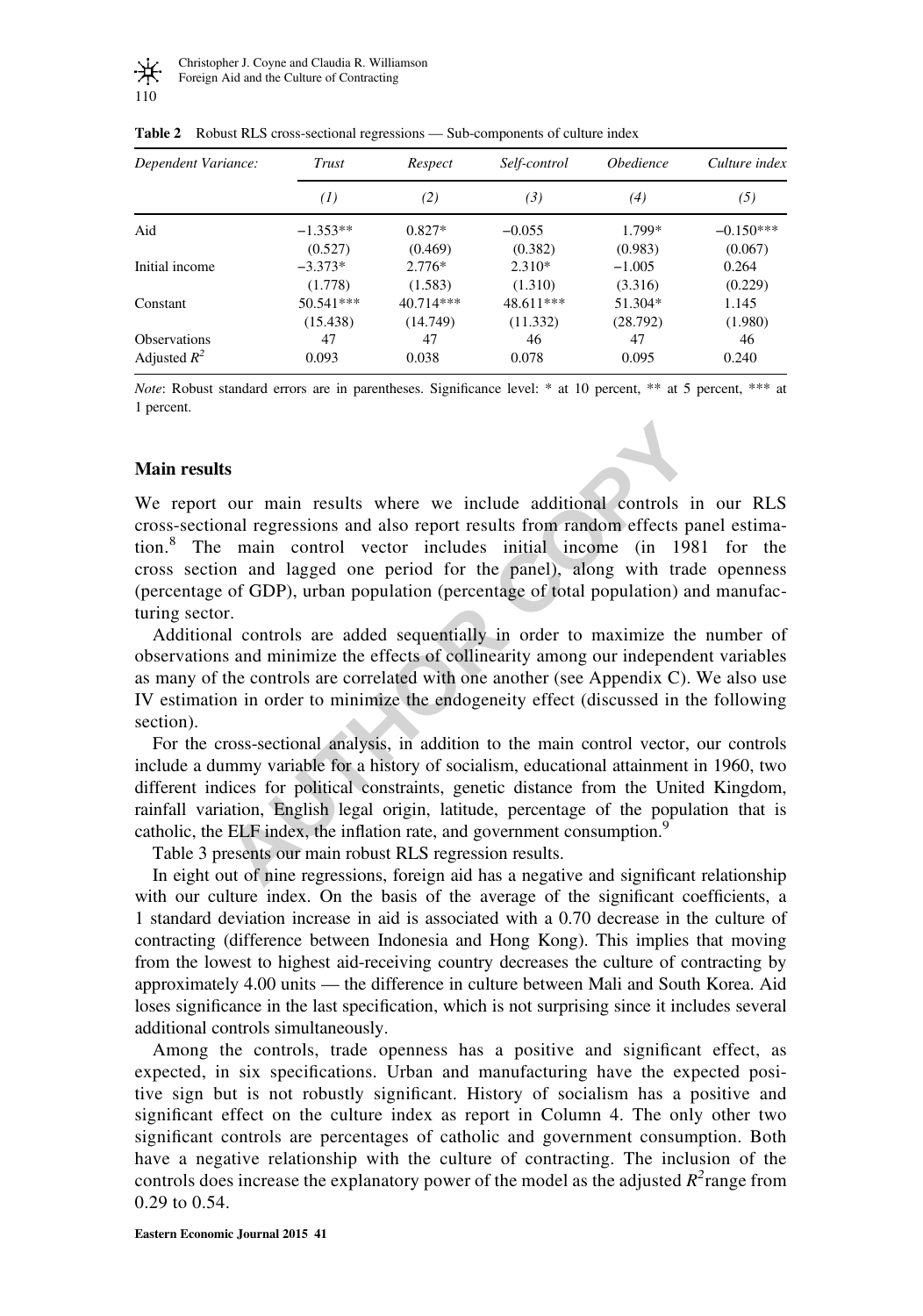<span id="page-9-0"></span>

| Table 3               | Main robust RLS cross-sectional regressions — Additional controls |                                   |                       |                       |                       |                       |                      |                       |                      |
|-----------------------|-------------------------------------------------------------------|-----------------------------------|-----------------------|-----------------------|-----------------------|-----------------------|----------------------|-----------------------|----------------------|
|                       |                                                                   | Dependent variance: Culture index |                       |                       |                       |                       |                      |                       |                      |
|                       | (1)                                                               | (2)                               | (3)                   | (4)                   | (5)                   | (6)                   | (7)                  | (8)                   | (9)                  |
| Aid                   | $-0.190**$<br>(0.070)                                             | $-0.256***$<br>(0.068)            | $-0.210**$<br>(0.084) | $-0.229**$<br>(0.068) | $-0.195**$<br>(0.081) | $-0.240**$<br>(0.084) | $-0.140*$<br>(0.080) | $-0.172**$<br>(0.079) | $-0.052$<br>(0.071)  |
| Initial income        | $-0.200$<br>(0.316)                                               | $-0.710**$<br>(0.329)             | $-0.370$<br>(0.483)   | $-0.507$<br>(0.314)   | $-0.011$<br>(0.409)   | $-0.251$<br>(0.430)   | $-0.084$<br>(0.316)  | $-0.207$<br>(0.336)   | 0.239<br>(0.299)     |
| Trade                 | $0.011*$<br>(0.006)                                               | $0.016**$<br>(0.006)              | $0.012*$<br>(0.007)   | $0.012**$<br>(0.006)  | 0.018<br>(0.012)      | $0.021*$<br>(0.012)   | $0.012*$<br>(0.006)  | 0.732<br>(0.955)      | $-0.0004$<br>(0.006) |
| Urban                 | 0.016<br>(0.014)                                                  | 0.011<br>(0.014)                  | 0.018<br>(0.015)      | 0.019<br>(0.014)      | 0.008<br>(0.019)      | 0.012<br>(0.020)      | 0.013<br>(0.015)     | 0.017<br>(0.015)      | $0.040**$<br>(0.014) |
| Manufacture           | 0.050<br>(0.030)                                                  | $0.077**$<br>(0.031)              | 0.052<br>(0.046)      | 0.051<br>(0.031)      | 0.035<br>(0.033)      | 0.048<br>(0.034)      | 0.047<br>(0.030)     | 0.051<br>(0.039)      | $0.056*$<br>(0.028)  |
| <b>ELF</b>            |                                                                   | $-1.045$<br>(0.782)               |                       |                       |                       |                       |                      |                       |                      |
| Education 1960        |                                                                   |                                   | $-0.002$<br>(0.014)   |                       |                       |                       |                      |                       |                      |
| Socialism             |                                                                   |                                   |                       | 1.028*<br>(0.553)     |                       |                       |                      |                       |                      |
| Executive constraints |                                                                   |                                   |                       |                       | $-0.007$<br>(0.142)   |                       |                      |                       |                      |
| Polity                |                                                                   |                                   |                       |                       |                       | $-0.044$<br>(0.051)   |                      |                       |                      |

Eastern Economic Journal 2015 41

Eastern Economic Journal 2015 41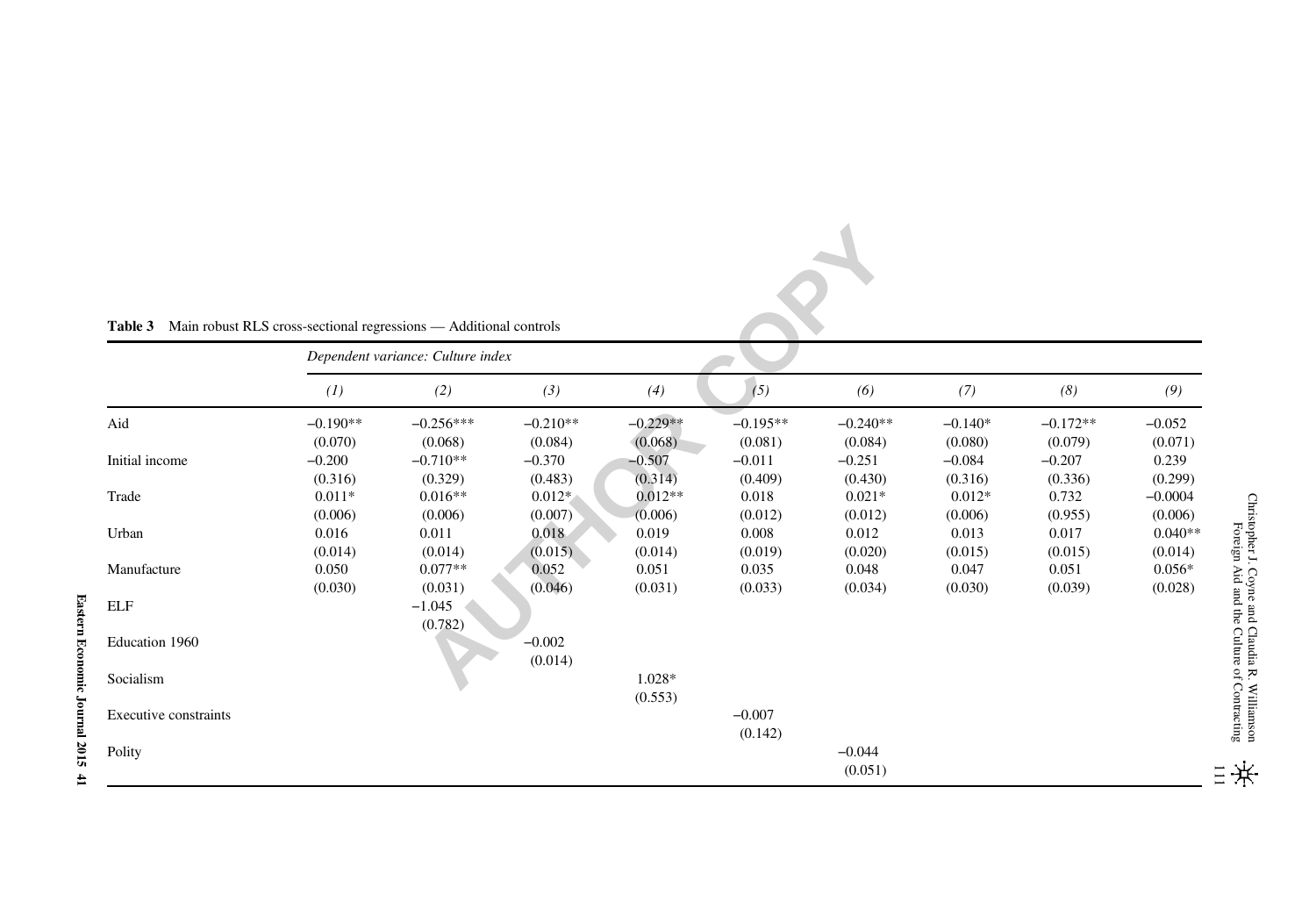|                        |                  | Dependent variance: Culture index |                  |                    |                  |                  |                  |                  |                       |
|------------------------|------------------|-----------------------------------|------------------|--------------------|------------------|------------------|------------------|------------------|-----------------------|
|                        | (1)              | (2)                               | (3)              | (4)                | (5)              | (6)              | (7)              | (8)              | (9)                   |
| Genetic distance       |                  |                                   |                  |                    |                  |                  | $-0.0004$        |                  |                       |
| Rainfall               |                  |                                   |                  |                    |                  |                  | (0.0005)         | $-0.223$         |                       |
| English legal origin   |                  |                                   |                  |                    |                  |                  |                  | (0.507)          | $-0.309$              |
| Latitude               |                  |                                   |                  |                    |                  |                  |                  |                  | (0.433)<br>$-0.580$   |
| Percentage of catholic |                  |                                   |                  |                    |                  |                  |                  |                  | (1.419)<br>$-0.024**$ |
| Inflation              |                  |                                   |                  |                    |                  |                  |                  |                  | (0.007)<br>$-0.004$   |
| Government consumption |                  |                                   |                  |                    |                  |                  |                  |                  | (0.003)<br>$-0.116**$ |
|                        |                  |                                   |                  |                    |                  |                  |                  |                  | (0.052)               |
| Constant               | 3.219<br>(2.418) | $7.403**$<br>(2.637)              | 4.556<br>(3.765) | 5.506**<br>(2.399) | 2.211<br>(2.884) | 3.707<br>(2.957) | 2.648<br>(2.394) | 3.274<br>(2.695) | 0.990<br>(2.137)      |
| Observations           | 45               | 41                                | 35               | 45                 | 40               | 40               | 45               | 44               | 44                    |
|                        | 0.353            | 0.452                             | 0.292            | 0.413              | 0.297            | 0.312            | 0.354            | 0.282            | 0.544                 |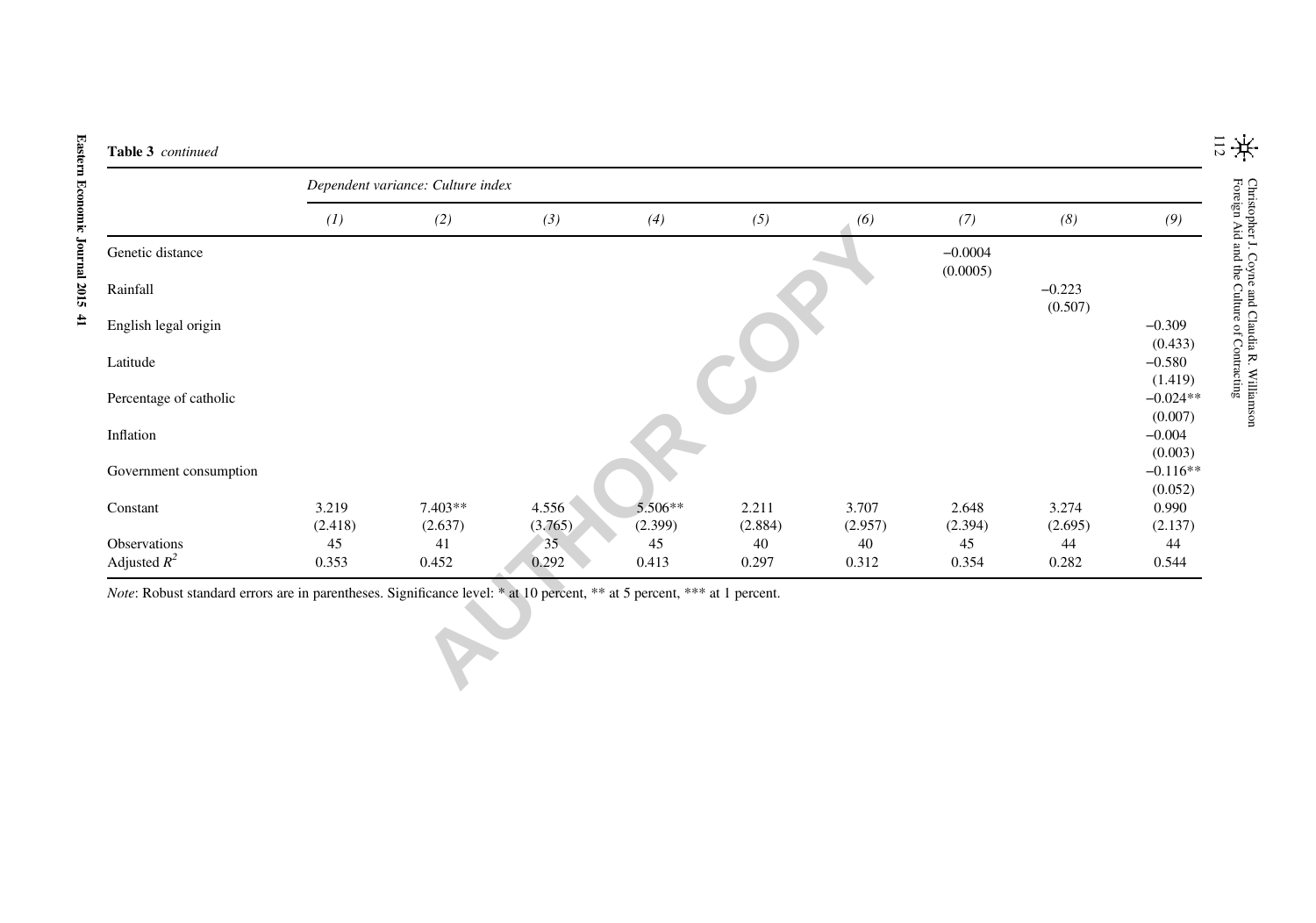|                                                                                                                                                  |            | Dependent variance: Culture index |           |            |            |            |
|--------------------------------------------------------------------------------------------------------------------------------------------------|------------|-----------------------------------|-----------|------------|------------|------------|
|                                                                                                                                                  | (1)        | (2)                               | (3)       | (4)        | (5)        | (6)        |
| Aid                                                                                                                                              | $-0.041**$ | $-0.040*$                         | $-0.046$  | $-0.045*$  | $-0.043*$  | $-0.041$   |
|                                                                                                                                                  | (1.829)    | (2.232)                           | (2.800)   | (2.491)    | (2.479)    | (2.624)    |
| Lagged income                                                                                                                                    | 0.122      | $-0.294$                          | $-0.410$  | $-0.297$   | $-0.248$   | $-0.157$   |
|                                                                                                                                                  | (0.164)    | (0.247)                           | (0.335)   | (0.256)    | (0.255)    | (0.270)    |
| Trade                                                                                                                                            |            | $0.005**$                         | 0.004     | 0.004      | 0.003      | 0.004      |
|                                                                                                                                                  |            | (0.003)                           | (0.004)   | (0.003)    | (0.003)    | (0.003)    |
| Urban                                                                                                                                            |            | 0.010                             | $-0.003$  | 0.010      | 0.010      | 0.006      |
|                                                                                                                                                  |            | (0.010)                           | (0.011)   | (0.010)    | (0.010)    | (0.011)    |
| Manufacture                                                                                                                                      |            | $0.058**$                         | $0.059**$ | $0.064***$ | $0.062***$ | $0.071***$ |
|                                                                                                                                                  |            | (0.018)                           | (0.029)   | (0.019)    | (0.019)    | (0.020)    |
| Literacy                                                                                                                                         |            |                                   | $0.021*$  |            |            |            |
|                                                                                                                                                  |            |                                   | (0.012)   |            |            |            |
| <b>Executive constraints</b>                                                                                                                     |            |                                   |           | $-0.044$   |            |            |
|                                                                                                                                                  |            |                                   |           | (0.074)    |            |            |
| Polity                                                                                                                                           |            |                                   |           |            | $-0.033$   |            |
|                                                                                                                                                  |            |                                   |           |            | (0.024)    |            |
| Inflation                                                                                                                                        |            |                                   |           |            |            | $-0.0003$  |
|                                                                                                                                                  |            |                                   |           |            |            | (0.0003)   |
| Gov ernment consumption                                                                                                                          |            |                                   |           |            |            | $-0.011$   |
|                                                                                                                                                  |            |                                   |           |            |            | (0.029)    |
| Constant                                                                                                                                         | 2.996**    | $4.443**$                         | $4.372*$  | 4.697**    | 4.209**    | $3.535*$   |
|                                                                                                                                                  | (1.454)    | (1.789)                           | (2.332)   | (1.810)    | (1.839)    | (1.924)    |
| <b>Observations</b>                                                                                                                              | 116        | 104                               | 56        | 100        | 100        | 96         |
| Number of countries                                                                                                                              | 61         | 58                                | 42        | 55         | 55         | 55         |
| Adjusted $R^2$                                                                                                                                   | 0.10       | 0.29                              | 0.40      | 0.33       | 0.36       | 0.34       |
| Note: Robust standard errors clustered by country are in parentheses. Significance level: * at 10 percent, ** at<br>5 percent, *** at 1 percent. |            |                                   |           |            |            |            |
|                                                                                                                                                  |            |                                   |           |            |            |            |
| Table 4 reports the random effects model results. For the panel estimation, our controls                                                         |            |                                   |           |            |            |            |
| include income lagged by one period, urban population, manufacturing, literacy rates,                                                            |            |                                   |           |            |            |            |
|                                                                                                                                                  |            |                                   |           |            |            |            |
| two different indices for political constraints, the inflation rate, and government                                                              |            |                                   |           |            |            |            |
| consumption, as well as year dummies. Aid has a negative and significant coefficient in                                                          |            |                                   |           |            |            |            |
| four out of six regressions. It loses significance when controlling for literacy and the                                                         |            |                                   |           |            |            |            |
|                                                                                                                                                  |            |                                   |           |            |            |            |

Table 4 Random effects model — Additional controls

Table 4 reports the random effects model results. For the panel estimation, our controls include income lagged by one period, urban population, manufacturing, literacy rates, two different indices for political constraints, the inflation rate, and government consumption, as well as year dummies. Aid has a negative and significant coefficient in four out of six regressions. It loses significance when controlling for literacy and the institutions control vector — similar to the above results. One notable difference between the RLS results and the panel estimation is the size of the coefficients. On average, a 1 standard deviation increase in aid is associated with a decrease in the culture index by 0.13 units compared with 0.70 above. Trade displays a positive relationship but is significant in only one specification. Manufacturing has a positive and significant relationship in four out of five regressions. Literacy is also positive and significant. The adjusted  $R^2$  are lower than the cross section results ranging from 0.10 to 0.40. The panel estimation results are weaker than the cross-sectional findings; however, we are somewhat surprised to find any significant change over time as most of the literature suggests that culture slowly evolves over a long period of time — longer than our time period [e.g., [Williamson 2000\]](#page-19-0).

Overall, we view our benchmark and core analysis as providing evidence that receiving aid from foreigners has a negative relationship with the culture of contracting.<sup>10</sup> This lends support to the hypothesis that policies regarding foreign aid may have unintended consequences on the culture of contracting. This suggests that as countries become more dependent on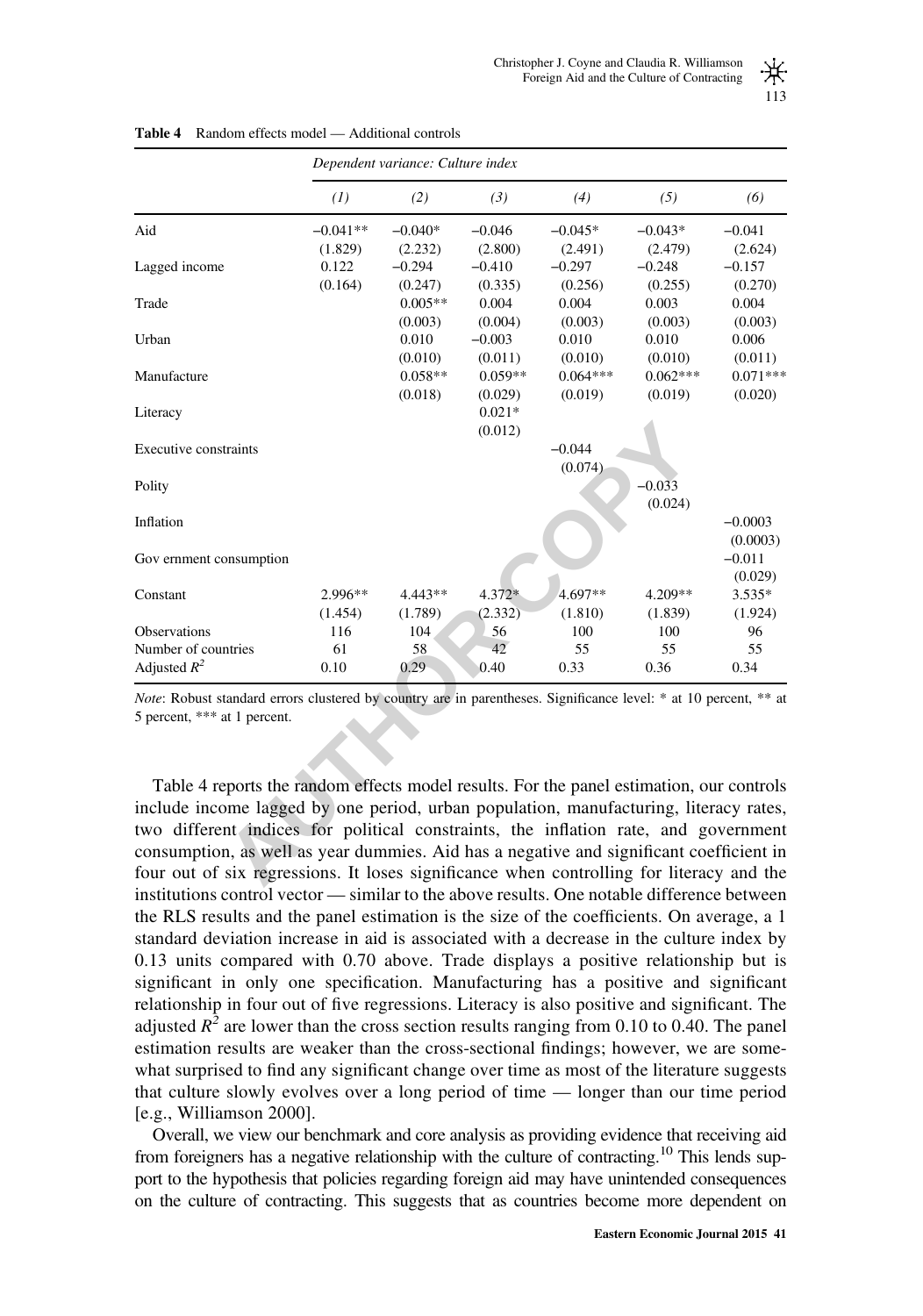

foreign aid, an indirect consequence is the erosion of norms and beliefs conducive to the culture of contracting necessary for economic development.

### SENSITIVITY ANALYSIS

### Correlation or causation?

Our first robustness check attempts to minimize endogeneity and reverse causality biases that may be present in our results. It is possible that countries lacking a culture of contracting that supports economic development also receive large quantities of aid. Given this, it may be the case that our strong results above are because of the fact that countries with low-culture scores rely heavily on foreign aid. In order to provide robustness to our main results, we use IV analysis with both the cross section and panel data. We rely on the standard instruments for foreign aid commonly found in the development literature [[Burnside and Dollar 2000;](#page-17-0) [Djankov et al. 2008](#page-17-0)]. These instruments include population (log), population<sup>2</sup> (log), infant mortality (in 1980 for the cross section and lagged one period for the panel), arms imports (in 1980 for the cross section and lagged one period for the panel), and dummy variables for strategic interests zones (Franc zone, Central America, and Egypt). The instruments appear to be valid as they satisfy the exclusion restrictions as reported by the insignificant Hansen Jstatistics; however, the F-statistics and the adjusted  $R^2$  are lower than preferred. The first stage results are presented in Appendix  $D<sup>11</sup>$  We acknowledge that this robustness check is imperfect and does not guarantee that we are capturing the causal relationships between aid and the culture of contracting.

The IV regressions are presented in Tables 5 and 6.

and commonly found in the co-teophona in the co-teophona in the core of the panel), and L2008]. These instruments include population (log), population<sup>2</sup> (1980 for the cross section and lagged one period for the panel), a As shown in Table 5, in the instrumented cross-sectional analysis aid is negative and significant in all regression specifications. The average coefficient is −0.32 — an increase in size from the previous results (the RLS regression average is −0.21). This implies that moving from the lowest to highest aid recipient country decreases culture by 6 units — a difference equal to three-fourths of the entire index. The results from the panel IV estimation also confirm our previous results where aid is robustly negative and significant (in five out of six specifications). The average coefficient for foreign aid also increases from the previous panel estimation (from  $-0.04$  to  $-0.11$ ) but is lower than the crosssectional results. The sign and significance for the control variables are consistent with the previous findings as are the adjusted  $R^2$  in both the cross section and panel estimations. These results support our findings above. Although these results add validity to the main findings, we are still cautious about making overly strong causal arguments as it is difficult to establish the exact mechanisms at play.

### Alternative culture measures

Our last robustness check replaces the previous measure of the culture of contracting with several different measures of culture commonly found in the literature. The results are not reported, but are summarized below and are available upon request.

First, we rerun our all regressions using only trust as the dependent variable and find that aid is robustly negative and significantly related to generalized levels of trust. This implies that countries receiving more foreign aid have lower levels of trust.<sup>12</sup> Next, we rerun our main regressions replacing the dependent culture variable with Schwartz's three main cultural dimensions: embeddedness, harmony, and hiearchy [[Schwartz 1994; 1999; Licht](#page-18-0) et al.  $2007$ ].<sup>13</sup> We find that aid only has a significant (and negative) relationship with "affective autonomy" supporting previous findings that aid is associated with a culture of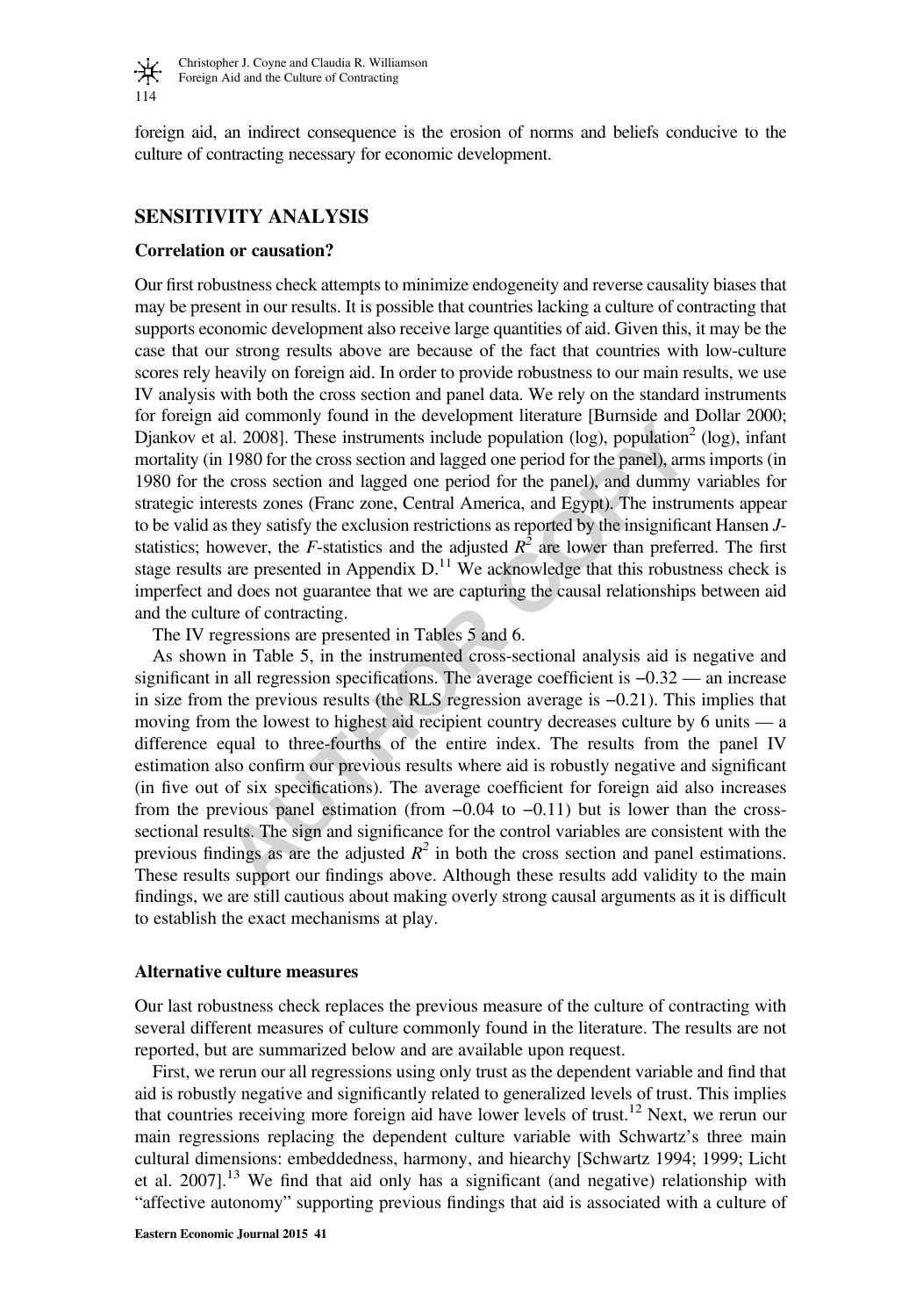<span id="page-13-0"></span>

| Cross-sectional IV model<br><b>Table 5</b> |                      | Dependent variance: Culture index |                       |                      |                       |                       |                       |                       |                       |                       |
|--------------------------------------------|----------------------|-----------------------------------|-----------------------|----------------------|-----------------------|-----------------------|-----------------------|-----------------------|-----------------------|-----------------------|
|                                            | (1)                  | (2)                               | (3)                   | (4)                  | (5)                   | (6)                   | (7)                   | (8)                   | (9)                   | (10)                  |
| Aid                                        | $-0.306*$<br>(0.155) | $-0.331**$<br>(0.135)             | $-0.312**$<br>(0.103) | $-0.199*$<br>(0.098) | $-0.328**$<br>(0.109) | $-0.414**$<br>(0.141) | $-0.403**$<br>(0.129) | $-0.342**$<br>(0.167) | $-0.403**$<br>(0.165) | $-0.299**$<br>(0.143) |
| Initial income                             | $-0.290$<br>(0.459)  | $-0.650$<br>(0.422)               | $-0.900**$<br>(0.348) | $-0.371$<br>(0.432)  | $-0.756**$<br>(0.354) | $-0.765$<br>(0.490)   | $-0.829*$<br>(0.483)  | $-0.660$<br>(0.452)   | $-0.817$<br>(0.442)   | $-0.675$<br>(0.493)   |
| Trade                                      |                      | 0.014<br>(0.012)                  | 0.013<br>(0.011)      | 0.007<br>(0.010)     | 0.013<br>(0.011)      | $0.035**$<br>(0.015)  | $0.033**$<br>(0.012)  | 0.014<br>(0.012)      | 1.847<br>(1.347)      | 0.007<br>(0.011)      |
| Urban                                      |                      | 0.014<br>(0.009)                  | 0.010<br>(0.009)      | $0.017*$<br>(0.009)  | $0.018*$<br>(0.009)   | 0.012<br>(0.015)      | 0.017<br>(0.015)      | 0.015<br>(0.010)      | 0.014<br>(0.010)      | $0.024*$<br>(0.014)   |
| Manufacture                                |                      | $0.062*$<br>(0.033)               | $0.081**$<br>(0.029)  | 0.062<br>(0.039)     | 0.043<br>(0.033)      | 0.046<br>(0.039)      | 0.048<br>(0.037)      | 0.059<br>(0.035)      | 0.052<br>(0.037)      | $0.070**$<br>(0.032)  |
| <b>ELF</b>                                 |                      |                                   | $-1.108$<br>(0.727)   |                      |                       |                       |                       |                       |                       |                       |
| Education 1960                             |                      |                                   |                       | $-0.002$<br>(0.012)  |                       |                       |                       |                       |                       |                       |
| Socialism                                  |                      |                                   |                       |                      | $1.120**$<br>(0.360)  |                       |                       |                       |                       |                       |
| Executive constraints                      |                      |                                   |                       |                      |                       | $-0.181$<br>(0.150)   |                       |                       |                       |                       |
| Polity                                     |                      |                                   |                       |                      |                       |                       | $-0.085$<br>(0.051)   |                       |                       |                       |

 $\ddot{=}$   $\ddot{=}$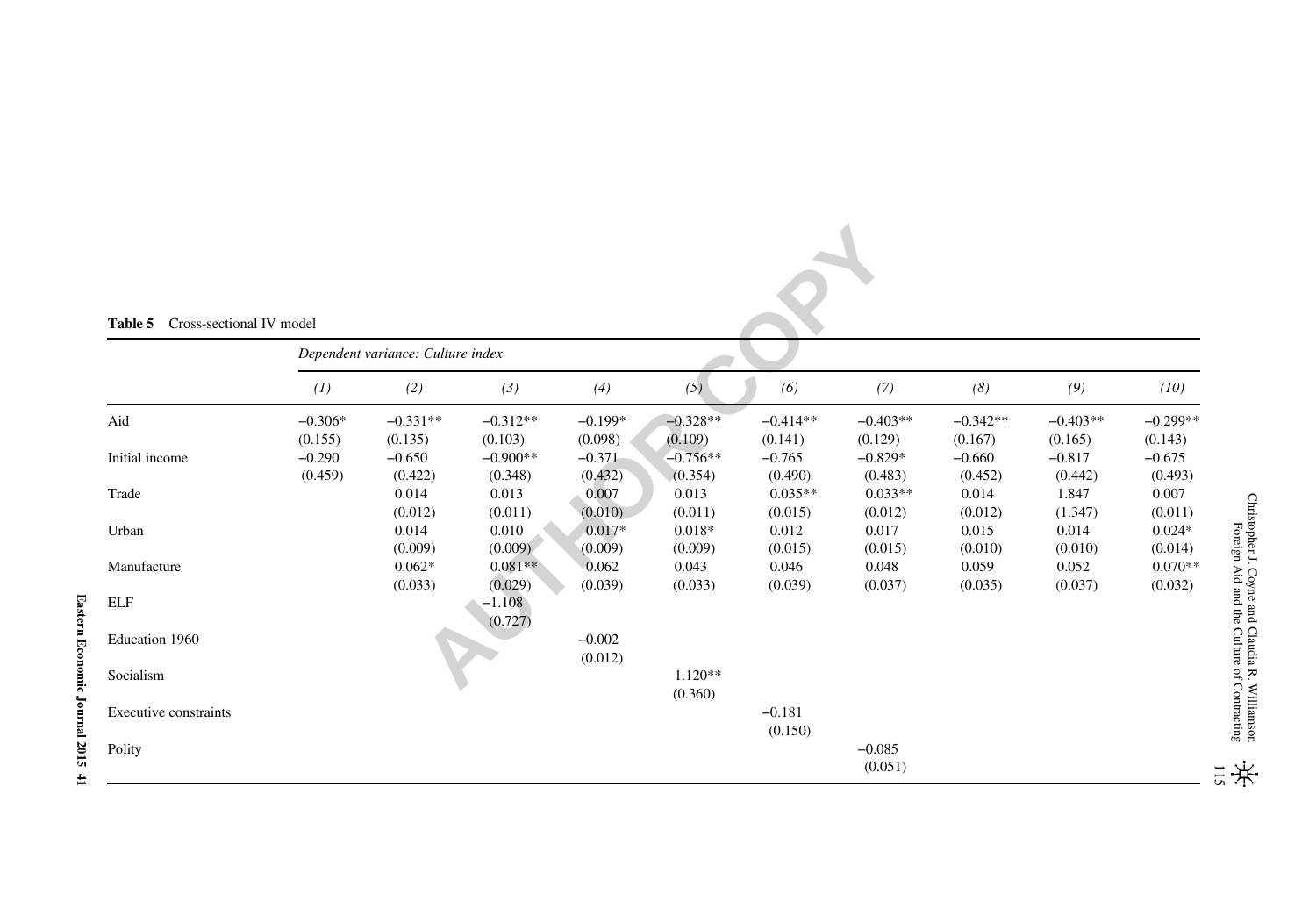|                        |                  | Dependent variance: Culture index |                    |                  |                    |                      |                      |                      |                      |                                |
|------------------------|------------------|-----------------------------------|--------------------|------------------|--------------------|----------------------|----------------------|----------------------|----------------------|--------------------------------|
|                        | (1)              | (2)                               | (3)                | (4)              | (5)                | (6)                  | (7)                  | (8)                  | (9)                  | (10)                           |
| Genetic distance       |                  |                                   |                    |                  |                    |                      |                      | 0.000                |                      |                                |
| Rainfall               |                  |                                   |                    |                  |                    |                      |                      | (0.001)              | 0.008<br>(0.471)     |                                |
| English legal origin   |                  |                                   |                    |                  |                    |                      |                      |                      |                      | $-0.077$                       |
| Latitude               |                  |                                   |                    |                  |                    |                      |                      |                      |                      | (0.531)<br>0.799               |
| Percentage of catholic |                  |                                   |                    |                  |                    |                      |                      |                      |                      | (1.352)<br>$-0.010$            |
| Inflation              |                  |                                   |                    |                  |                    |                      |                      |                      |                      | (0.009)<br>$-0.003$<br>(0.003) |
| Government consumption |                  |                                   |                    |                  |                    |                      |                      |                      |                      | 0.023<br>(0.094)               |
| Constant               | 6.328<br>(4.122) | 7.060**<br>(3.470)                | 9.088**<br>(2.961) | 4.559<br>(3.506) | 7.850**<br>(2.913) | $8.612**$<br>(4.018) | $8.116**$<br>(3.575) | $6.993**$<br>(3.403) | $8.618**$<br>(3.869) | $6.624*$<br>(3.376)            |
| Observations           | 45               | 44                                | 40                 | 34               | 44                 | 40                   | 40                   | 44                   | 44                   | 43                             |
| Adjusted $R^2$         | 0.210            | 0.352                             | 0.459              | 0.312            | 0.411              | 0.321                | 0.363                | 0.329                | 0.366                | 0.408                          |

# $\pm\frac{\pi}{2}$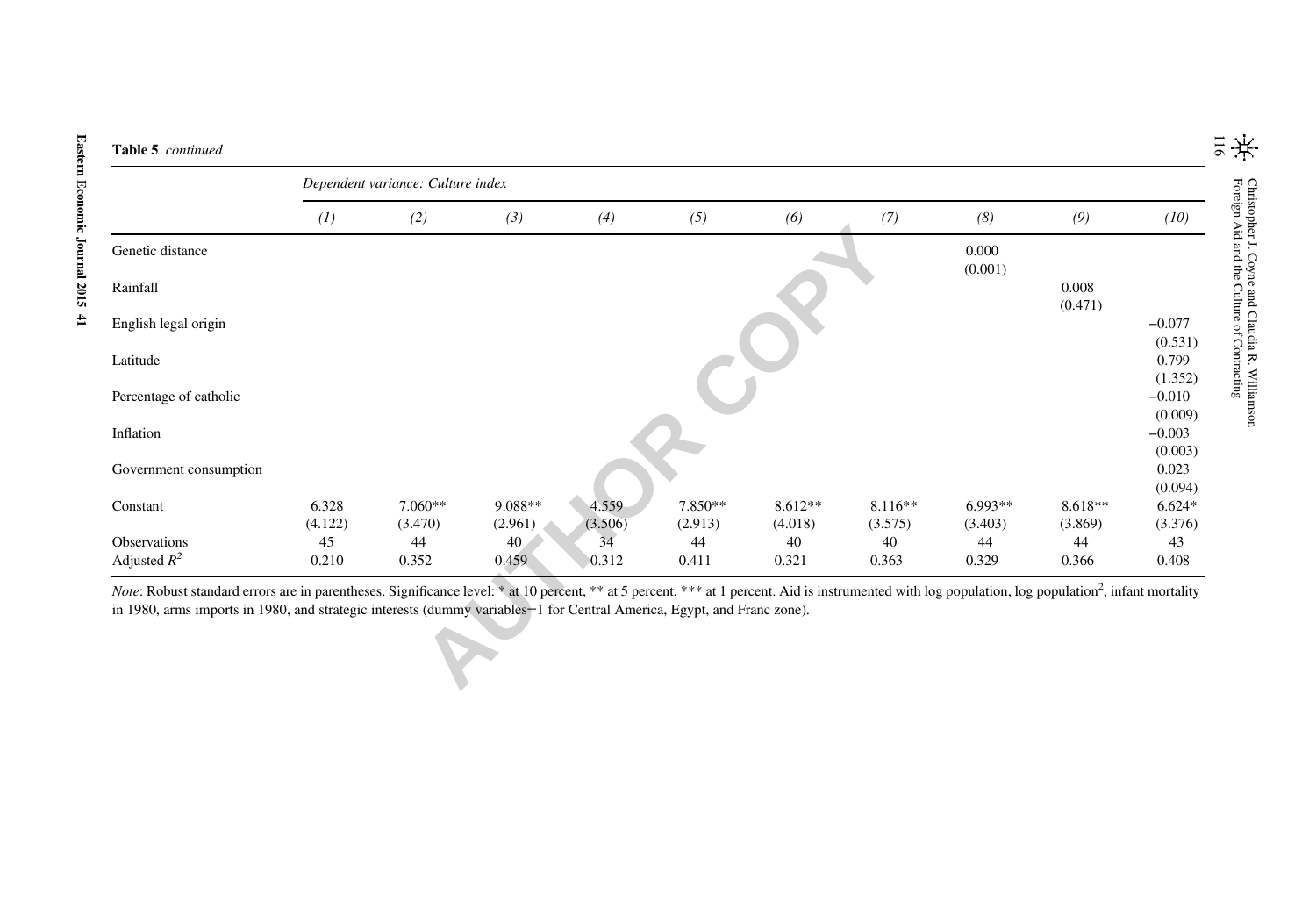|                                                                                                                                                                                                                                                                                                                                                                                                  |            | Dependent variance: Culture index |            |            |            |            |
|--------------------------------------------------------------------------------------------------------------------------------------------------------------------------------------------------------------------------------------------------------------------------------------------------------------------------------------------------------------------------------------------------|------------|-----------------------------------|------------|------------|------------|------------|
|                                                                                                                                                                                                                                                                                                                                                                                                  | (1)        | (2)                               | (3)        | (4)        | (5)        | (6)        |
| Aid                                                                                                                                                                                                                                                                                                                                                                                              | $-0.075**$ | $-0.063$                          | $-0.116**$ | $-0.118**$ | $-0.111**$ | $-0.120**$ |
|                                                                                                                                                                                                                                                                                                                                                                                                  | (3.422)    | (4.907)                           | (4.945)    | (5.325)    | (5.364)    | (5.735)    |
| Lagged income                                                                                                                                                                                                                                                                                                                                                                                    | $-0.089$   | $-0.357$                          | $-0.531$   | $-0.541$   | $-0.499$   | $-0.520$   |
|                                                                                                                                                                                                                                                                                                                                                                                                  | (0.217)    | (0.355)                           | (0.423)    | (0.362)    | (0.362)    | (0.415)    |
| Trade                                                                                                                                                                                                                                                                                                                                                                                            |            | 0.003                             | 0.008      | 0.004      | 0.003      | 0.003      |
|                                                                                                                                                                                                                                                                                                                                                                                                  |            | (0.004)                           | (0.005)    | (0.004)    | (0.004)    | (0.004)    |
| Urban                                                                                                                                                                                                                                                                                                                                                                                            |            | 0.004                             | $-0.015$   | 0.005      | 0.006      | 0.001      |
|                                                                                                                                                                                                                                                                                                                                                                                                  |            | (0.013)                           | (0.015)    | (0.014)    | (0.014)    | (0.015)    |
| Manufacture                                                                                                                                                                                                                                                                                                                                                                                      |            | $0.069**$                         | 0.011      | $0.057*$   | $0.058**$  | $0.056*$   |
|                                                                                                                                                                                                                                                                                                                                                                                                  |            | (0.029)                           | (0.042)    | (0.030)    | (0.029)    | (0.032)    |
| Literacy                                                                                                                                                                                                                                                                                                                                                                                         |            |                                   | $0.024*$   |            |            |            |
|                                                                                                                                                                                                                                                                                                                                                                                                  |            |                                   | (0.014)    |            |            |            |
| <b>Executive constraints</b>                                                                                                                                                                                                                                                                                                                                                                     |            |                                   |            | $-0.056$   |            |            |
|                                                                                                                                                                                                                                                                                                                                                                                                  |            |                                   |            | (0.079)    |            |            |
| Polity                                                                                                                                                                                                                                                                                                                                                                                           |            |                                   |            |            | $-0.031$   |            |
|                                                                                                                                                                                                                                                                                                                                                                                                  |            |                                   |            |            | (0.026)    |            |
| Inflation                                                                                                                                                                                                                                                                                                                                                                                        |            |                                   |            |            |            | $-0.0004$  |
|                                                                                                                                                                                                                                                                                                                                                                                                  |            |                                   |            |            |            | (0.0004)   |
| Government consumption                                                                                                                                                                                                                                                                                                                                                                           |            |                                   |            |            |            | 0.010      |
|                                                                                                                                                                                                                                                                                                                                                                                                  |            |                                   |            |            |            | (0.037)    |
| Constant                                                                                                                                                                                                                                                                                                                                                                                         | $4.905**$  | 5.316*                            | $6.769**$  | $7.561**$  | $6.963**$  | $7.210**$  |
|                                                                                                                                                                                                                                                                                                                                                                                                  | (1.951)    | (2.904)                           | (3.139)    | (2.864)    | (2.928)    | (3.151)    |
| Observations                                                                                                                                                                                                                                                                                                                                                                                     | 97         | 91                                | 51         | 88         | 88         | 84         |
| Number of countries                                                                                                                                                                                                                                                                                                                                                                              | 51         | 49                                | 37         | 47         | 47         | 46         |
| Adjusted $R^2$                                                                                                                                                                                                                                                                                                                                                                                   | 0.12       | 0.33                              | 0.40       | 0.33       | 0.35       | 0.33       |
| <i>Note:</i> Robust standard errors clustered by country are in parentheses. Significance level: * at 10 percent, ** at<br>5 percent, *** at 1 percent. Aid is instrumented with log population, log population <sup>2</sup> , infant mortality lagged one<br>period, arms imports lagged one period, and strategic interests (dummy variables=1 for Central America, Egypt,<br>and Franc zone). |            |                                   |            |            |            |            |
| obedience. The other dimensions of culture and aid appear to be unrelated as the results are<br>not significant. Another common measure of culture comes from Hofstede [1980; 2001]<br>and includes individualism, power distance, masculinity, and uncertainty avoidance. We<br>rerun our main results with 31 observations and find no significant relationship between                        |            |                                   |            |            |            |            |

### Table 6 Random effects IV model

obedience. The other dimensions of culture and aid appear to be unrelated as the results are not significant. Another common measure of culture comes from [Hofstede \[1980; 2001\]](#page-17-0) and includes individualism, power distance, masculinity, and uncertainty avoidance. We rerun our main results with 31 observations and find no significant relationship between aid and any of the four Hofstede culture variables. We also replace the dependent variable with a measure of individualism from WVSs and find no significant relationship between aid and individualism.

Collectively, we interpret these findings as suggesting that foreign aid does not undermine or support every dimension of culture; instead, it is more closely linked to notions of culture that are associated with economic activity such as exchange or contracting. This makes intuitive sense as these are the activities aid is supposed to help or facilitate.

### **CONCLUSION**

Our analysis implies that aid may have the unintended consequence of undermining some of the very values that are ultimately needed for growth and development. Our main finding — that aid is associated with a weaker culture of contracting — means that discussions of future aid needs to take this relationship into account. One current issue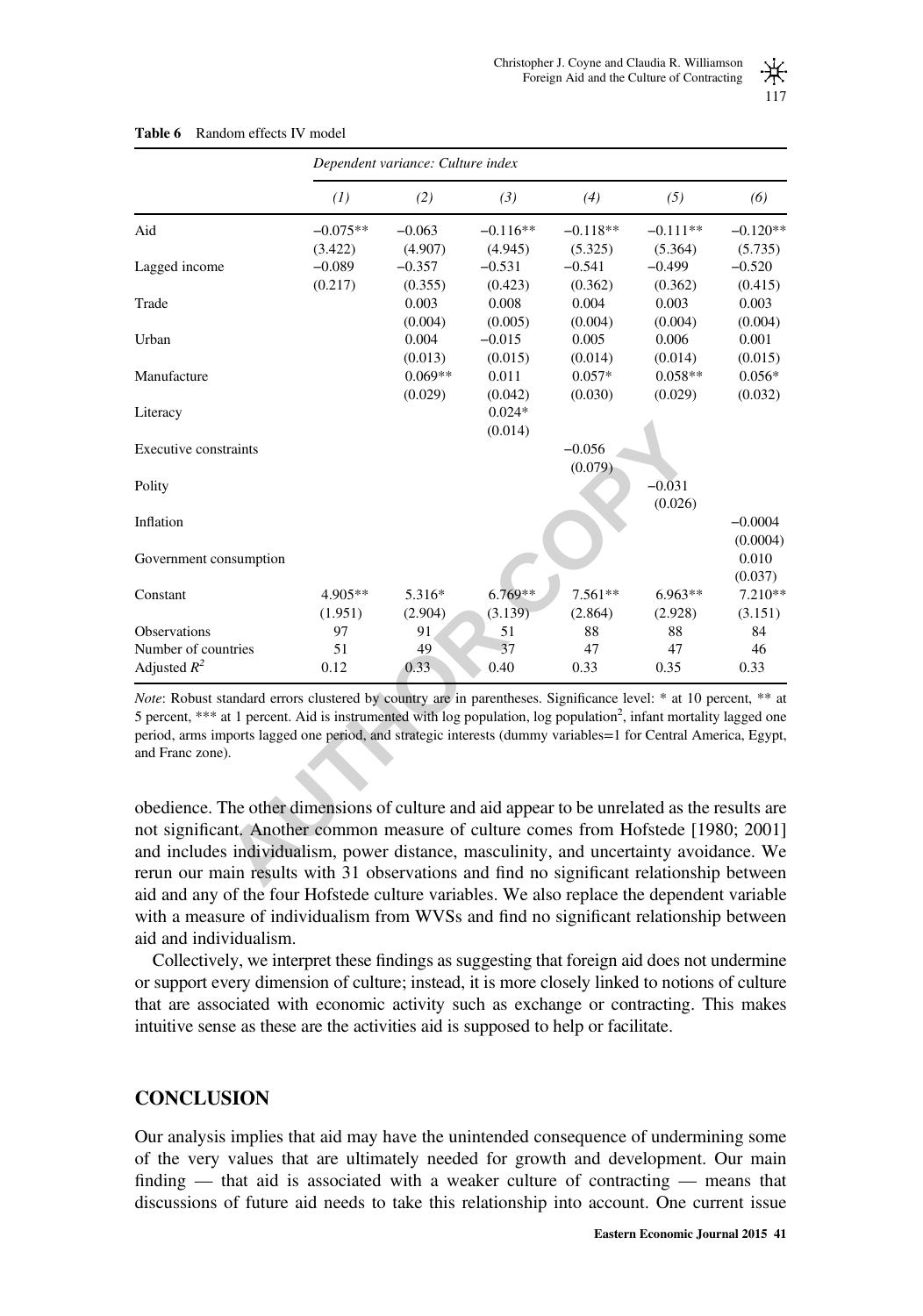<span id="page-16-0"></span>

where our finding is directly relevant is the recent effort to use monetary aid as a means of winning the "hearts and minds" of those in foreign countries [\[Multi-National Corps 2009\]](#page-18-0). The underlying idea is that monetary aid should be aimed at convincing others of the benefits of Western values and institutions. Our analysis implies that aid aimed at winning hearts and minds may come with significant long-run costs in the form of eroding the culture of contracting and, in the process, retarding long-term development.

### Acknowledgement

We thank the editor and an anonymous reviewer for comments and helpful suggestions.

### **Notes**

- 1. Our analysis is loosely related to the literature on how institutions determine a variety of economic outcomes (e.g., see [de Soto 2000](#page-17-0); Acemoglu et al. 2001; 2002; Landau 2003; [Kerekes and Williamson 2008](#page-18-0); [Dutta and](#page-17-0) [Roy 2011\)](#page-17-0).
- 2. The time periods of the surveys are 1981–1984, 1989–1993, 1994–1999, 1999–2004, and 2005–2007.
- 3. We thank the author for providing us with this data set.
- 4. The five time periods are 1984 (average 1980–1984), 1989 (average 1985–1989), 1994 (average 1990–1994), 1999 (average 1995–1999), and 2007 (average 2000–2007), unless otherwise noted.
- 5. The measurement is net foreign aid, which is aid received, net aid paid back; therefore, we can have a negative number.
- 6. The individual components are based on the survey aggregation process described above and are not rescaled to form a relative index. Trust, respect, and obedience are reported as percentage of respondents and selfcontrol is based on a scale from 1 to 10 and multiplied by ten.
- 7. The significance on the aid coefficient disappears once we include additional controls such as trade openness. These results are available upon request.
- E Soto 2000; Acemoglu et al. 2001; 2002; Landau 2003; Kerekes and Williamson 200<br>
Frieds of the surveys are 1981–1984, 1989–1993, 1994–1999, 1999–2004, and 2005<br>
he author for providing us with this data set.<br> **AUTE COPY T** 8. The Hausman test confirmed the superiority of a random effects model over fixed effects. The Hausman coefficients range from 5.34 to 6.88 and p-values range from 0.08 to 0.38, depending on the exact specification.
- 9. We do not include these controls in the main specification as it lowers the number of observations and they are significantly correlated with some of our main variables of interest. See Appendix C.
- 10. Our results are basically the same if we drop initial income or if we replace latitude with share of population living in the temperate zone as the geographic control measure. Also, our regressions do not appear to suffer from multicollinearity since the variance inflation factor scores fall within the tolerance range of 0–1.
- 11. Sargan-Hansen test for over-identifying restrictions is performed to confirm the validity of the instruments. This statistics is insignificant indicating that the instruments are uncorrelated with the error term and are correctly excluded.
- 12. See [Knack and Keefer 1995; 1997](#page-18-0); La Porta et al. 1997; Woolcock 1998; and [Zak and Knack 2001](#page-19-0) for the importance of trust for a variety of development outcomes.
- 13. Embeddedness/autonomy captures respect for tradition, social order, and obedience. Mastery/harmony captures the relationship between mankind and the natural and social world. Mastery refers to cultural emphasis on altering and changing the natural world as a means to improving an individual's well-being. The last cultural dimension, hierarchy/egalitarianism, captures how societies generate group cooperation and productive activities. To measure each dimension, a survey with a series of questions related to the above distinct values was administered where respondents were asked to rate each of the value items as "a guiding principle in MY life." Mean ratings of each of the items were computed to create country-level indices.

### References

- Acemoglu, Daron, and Simon Johnson. 2005. Unbundling Institutions. Journal of Political Economy, 113(5): 949–995.
- Acemoglu, Daron, Simon Johnson, and James Robinson. 2001. The Colonial Origins of Comparative Development: An Empirical Investigation. American Economic Review, 91(5): 1369–1401.
- \_\_\_\_\_\_\_. 2002. Reversal of Fortunes: Geography and Institutions in the Making of the Modern World Income Distribution. Quarterly Journal of Economics, 117(4): 1231–1294.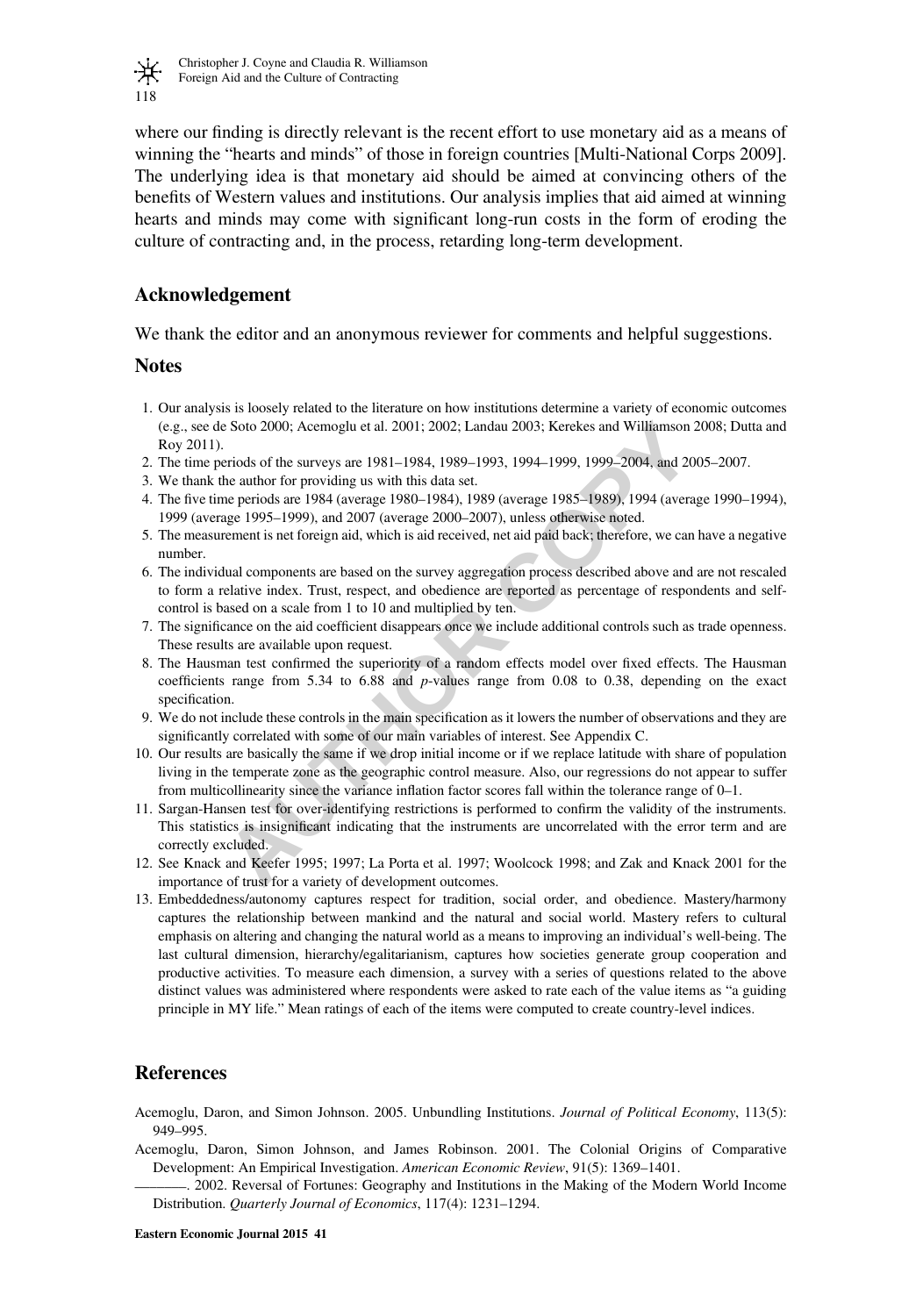<span id="page-17-0"></span>

- Baliamoune-Lutz, Mina, and George Mavrotas. 2009. Aid Effectiveness: Looking at the Aid–Social Capital– Growth Nexus. Review of Development Economics, 13(3): 510–525.
- Bénabou, Roland, and Jean Tirole. 2006. Belief in a Just World and Redistributive Politics. The Quarterly Journal of Economics, 121(2): 699–746.

Berggren, N., and H. Jordahl. 2006. Free to Trust: Economic Freedom and Social Capital. Kyklos, 59(2): 141–169.

Bisin, Alberto, and Thierry Verdier. 2001. The Economics of Cultural Transmission and the Dynamics of Preferences. Journal of Economic Theory, 97(2): 298–319. \_\_\_\_\_\_\_ 2011. The Economics of Cultural Transmission and Socialization, in Handbook of Social Economics.

edited by Jess, Benhabib, Alberto, Bisin, and Matthew O., Jackson, Vol. 1 A, The Netherlands: North-Holland, 339–416.

Burnside, Craig, and David Dollar. 2000. Aid, Policies, and Growth. American Economic Review, 90(4): 847–868.

Collier, Paul 2007. The Bottom Billion. New York: Oxford University Press.

Davis, Lewis. 2012. Individualism and Economic Development: Evidence from Rainfall Data. Working paper.

Dawson, J. W. 1998. Institutions, Investment, and Growth: New Cross-Country and Panel Data Evidence. Economic Inquiry, 36: 603–619.

de Soto, Hernando 2000. The Mystery of Capital: Why Capitalism Triumphs in the West and Fails Everywhere Else. New York: Basic Books.

1998. Institutions, Investment, and Growth: New Cross-Country and Panel Da<br> *Audo* 2000. *The Mystery of Capital: Why Capitalism Triumphs in the West and Fails*<br>
(ork: Basic Books.<br>
Ando 2000. *The Mystery of Capital: Why* Di Tella, Rafael, Sebastian Galiant, and Ernesto Schargrodsky. 2007. The Formation of Beliefs: Evidence from the Allocation of Land Titles to Squatters. *Quarterly Journal of Economics*, 122(1): 209–241.

Djankov, Simeon, Oliver Hart, Caralee McLiesh, and Andrei Shleifer. 2008. Debt Enforcement around the World. Journal of Political Economy, 116(6): 1105–1149.

Dollar, David, and Aart Kraay. 2003. Institutions, Trade, and Growth. Journal of Monetary Economics, 50(1): 133–162.

. 2004. Trade, Growth, and Poverty. Economic Journal, 114(493): F22–F49.

Doucouliagos, Hristos, and Martin Paldam. 2008. Aid Effectiveness on Growth: A Meta Study. European Journal of Political Economy, 24(1): 1–24.

Durkheim, Emile 1893 [1933]. The Division of Labour in Society. Glencoe, IL: Free Press.

Dutta, Nabamita, and Sanjukta Roy. 2011. Do Potential Skilled Emigrants Care About Political Stability at Home? Review of Development Economics, 15(3): 442–457.

- . 2013. The Changing Face of Culture: Gauging the Impact of a Free Media. *European Journal of Law* and Economics, 36(1): 95–115.
- Francois, Patrick, and Jan Zabojnik. 2005. Trust, Social Capital and Economic Development. Journal of European Economic Association, 3(1): 51–94.
- Frankel, Jeffrey A., and David Romer. 1999. Does Trade Cause Growth? American Economic Review, 89(3): 379–399.

Fukuyama, Francis 1996. Trust: The Social Virtues and the Creation of Prosperity. New York: Simon and Schuster.

Gibson, Clark C., Krister Andersson, Ostrom Elinor, and Shivakumar Sujai. 2005. The Samaritan's Dilemma: The Political Economy of Development Aid. New York: Oxford University Press.

Giuliano, Paola, and Antonio Spilimbergo. 2009. Growing up in a Recession: Beliefs and the Macroeconomy. NBER Working Paper 15321, National Bureau of Economic Research, Inc.

Gorodnichenko, Yuriy, and Gerard Roland. 2010. Culture, Institutions and the Wealth of Nations. NBER Working Papers 16368, National Bureau of Economic Research, Inc.<br>
\_\_\_\_\_\_\_\_. 2011. Which Dimensions of Culture Matter for Long-Run Growth? American Economic Review, 101

(3): 492–498.

Grier, R. 1997. The Effect of Religion on Economic Development: A Cross-National Study of Sixty-Three Former Colonies. Kyklos, 50(1): 47–62.

Grondona, Mariano 2000. A Cultural Typology of Economic Development. in Culture Matters: How Values Shape Human Progress. edited by L. Harrison and S.P. Huntington. New York: Basic Books, 40–55.

- Guiso, Luigi, Paola Sapienza, and Luigi Zingales. 2006. Does Culture Affect Economic Outcomes? Journal of Economic Perspectives, 20(2): 23–48.
- Gwartney, James D., Joshua C. Hall, and Robert Lawson. 2010. Economic Freedom Dataset. in Economic Freedom of the World: Annual Report. Vancouver, BC: Fraser Institute.

Harper, David A. 2003. Foundations of Entrepreneurship and Economic Development. New York: Routledge.

Hofstede, Geert H. 1980. Culture's Consequences: International Differences in Work-Related Values. Thousand Oaks, CA: Sage.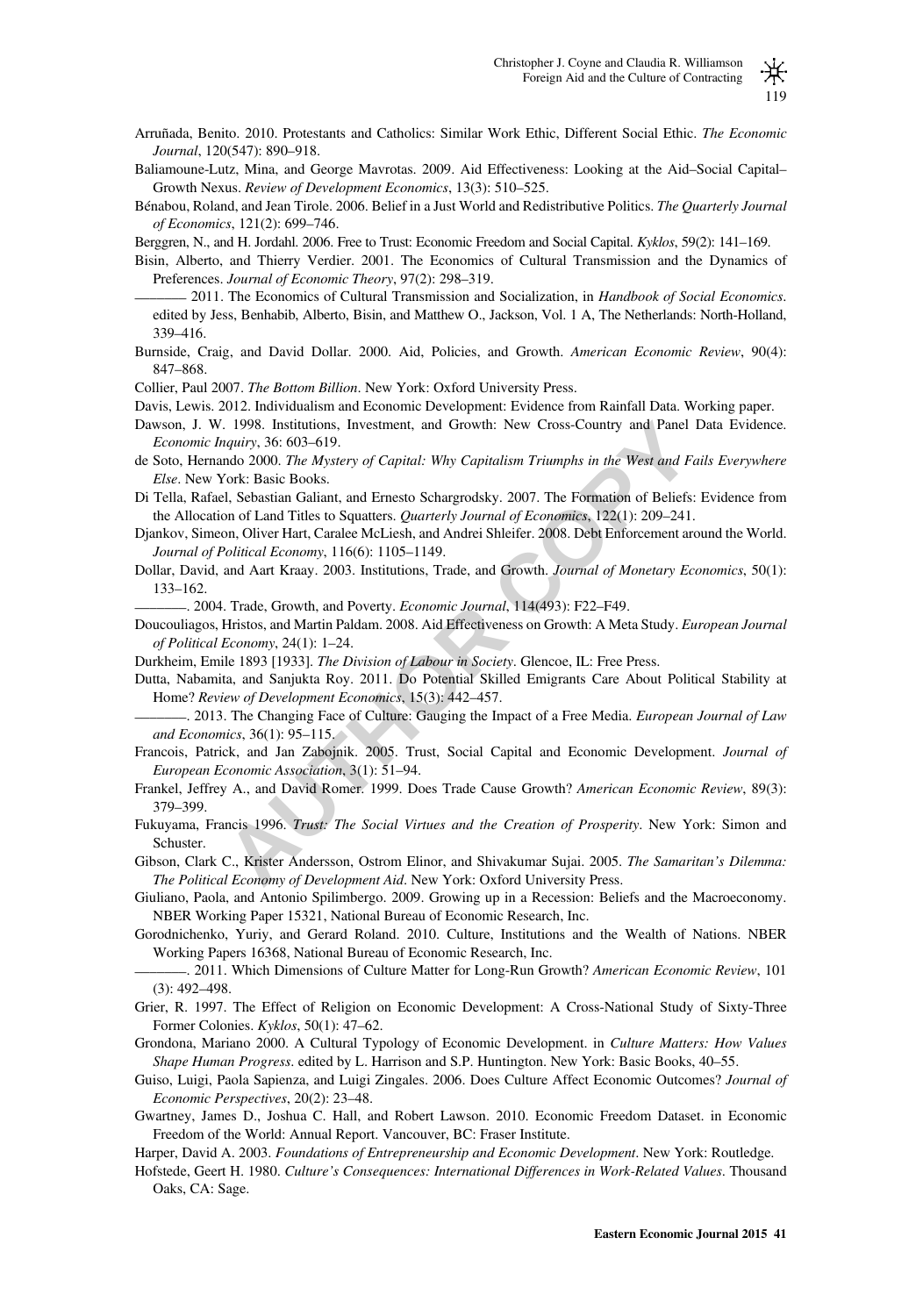<span id="page-18-0"></span>

- 2001. Culture's Consequences: Comparing Values, Behaviors. Institutions, and Organizations Across Nations, 2nd ed., Thousand Oaks, CA: Sage.

Hughes, Helen. 2003. Trade or Aid: Which Benefits Developing Countries More? Economic Papers, 22(3): 1–19.

Jaggers, Keith, and Monty G. Marshall. 2000. Polity IV Project. Center for International Development and Conflict Management, University of Maryland.

Kerekes, Carrie B., and Claudia R. Williamson. 2008. Unveiling de Soto's Mystery: Property Rights, Capital, and Development. Journal of Institutional Economics, 4(3): 299–325.

Kevane, Michael, and Bruce Wydick. 2001. Social Norms and the Time Allocation of Women's Labor in Burkina Faso. Review of Development Economics, 5(1): 119–129.

Knack, Stephen. 2001. Aid Dependence and the Quality of Governance: Cross-Country Empirical Tests. Southern Economic Journal, 68(2): 310–329.

Knack, Stephen, and Philip Keefer. 1995. Institutions and Economic Performance: Cross Country Tests Using Alternative Institutional Measures. *Economics and Politics*, 7(3): 207–228.<br> **\_\_\_\_\_\_**. 1997. Does Social Capital Have an Economic Payoff? *The Quarterly Journal of Economics*, 112(4):

1251–1288.

- 2005. Social Capital, Social Norms, and the New Institutional Economics, in Handbook of New Institutional Economics. edited by C., Menard, and M.M., Shirley, The Netherlands: Springer, 701–725.

- *Economics*. edited by C., Menard, and M.M., Shirley, The Netherlands: Springer, 70<br>
Al, Florenci Lopez-de-Silanes, Andrei Shiefer, and Robert Vishny, 1997. Legal Det<br>
Al, Florenci Lopez-de-Silanes, Christian Pop-Eleches, La Porta, Rafael, Florencio Lopez-de-Silanes, Andrei Shleifer, and Robert Vishny. 1997. Legal Determinants of External Finance. Journal of Finance, 52(July): 1131–1150.
- La Porta, Rafael, Florencio Lopez-de-Silanes, Christian Pop-Eleches, and Andrei Shleifer. 2004. Judicial checks and balances. Journal of Political Economy, 112(2): 445–70.
- Landau, David. 2003. A Simple Theory of Economic Growth. Economic Development and Cultural Change, 52(1): 217–235.
- Levine, R., and D. Renelt. 1992. A Sensitivity Analysis of Cross-country Growth Regressions. American Economic Review, 82: 942–963.

Licht, Amir N, Chanan Goldschmidt, and Shalom H. Schwartz. 2007. Culture Rules: The Foundations of the Rule of Law and Other Norms of Governance. Journal of Comparative Economics, 35(4): 659-688.

- Marshall, Monty G., Keith Jaggers, and Ted Robert Gurr. 2011. Polity IV Project: Dataset Users' Manual. Center for Systemic Peace.
- Mathers, Rachel, and Claudia Williamson. 2011. Cultural Context: The Productivity of Capitalism. Kyklos, 64(2): 231–252.
- Mavrotas, George. 2009. Introduction: Development Aid Theory, Policies, and Performance. Review of Development Economics, 13(3): 373–381.

Mousseau, Michael. 2000. Market Prosperity, Democratic Consolidation, and Democratic Peace. Journal of Conflict Resolution, 44(4): 472–507.<br>- 2003. Market Civilization and its Clash with Terror. International Security, 27(3): 5–29.

\_\_\_\_\_\_\_. 2005. Comparing New Theory with Prior Beliefs: Market Civilization and the Democratic Peace. Conflict Management and Peace Science, 22(1): 63–77.

Multi-National Corps. 2009. Money as a Weapon System. MNC-CJ8 SOP, 1–324.

- Platteau, Jean-Phillipe 2000. Institutions, Social Norms, and Economic Development. Harwood: Academic Publishers and Routledge.
- Quinn, Dennis P., and A. Maria Toyoda. 2008. Does Capital Account Liberalization Lead to Economic Growth? Review of Financial Studies, 21(3): 1403–1449.
- Radelet, Steven. 2006. A Primer on Foreign Aid. Center for Global Development, Working Paper #92, Center for Global Development.

Rodrik, Dani. 1997. Has Globalization Gone Too Far? Washington DC: Institute for International Economics.

Rodrik, Dani, Arvind Subramanian, and Francesco Trebbi. 2004. Institutions Rule: The Primacy of Institutions Over Geography and Integration in Economic Development. Journal of Economic Growth, 9(3): 131–165.

Sachs, Jeffrey. 2001. Tropical Underdevelopment. National Bureau of Economic Research Working Paper no. 8119, National Bureau of Economic Research, Inc.

2005. The End of Poverty. New York: Penguin Books.

- Schwartz, Shalom H. 1994. Beyond Individualism/Collectivism: New Cultural Dimensions of Values, in Individualism and Collectivism: Theory, Method, and Applications. edited by Uichol, Kim, Harry C., Triandis, Cigdem, Kagitcibasi, Sang-Chin, Choi, and Gene, Yoon. Thousand Oaks, CA: SAGE Publications.
- . 1999. Cultural Value Differences: Some implications for Work. Applied Psychology International Review, 48(1): 23–47.
- Smith, Adam 1776[1976]. An Inquiry into the Nature and Causes of the Wealth of Nations. Chicago: University of Chicago Press.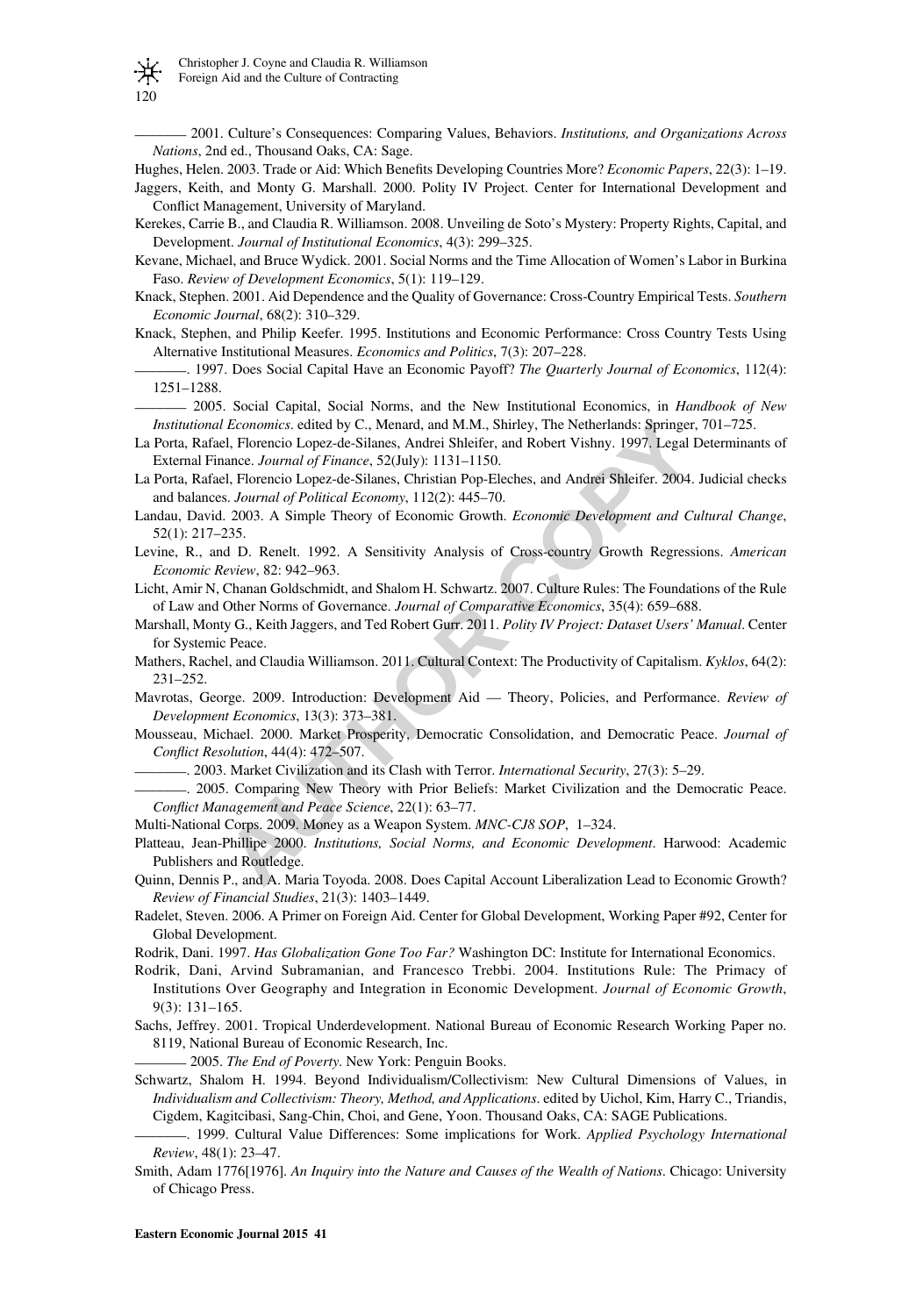<span id="page-19-0"></span>

Svensson, Jakob. 2000. Foreign Aid and Rent-Seeking. Journal of International Economics, 51(2): 437–461.

Tabellini, Guido. 2008a. Presidential Address: Institutions and Culture. Journal of the European Economic

Association, 6(2–3): 255–294.<br>
————. 2008b. The Scope of Values: Cooperation and Incentives. *Quarterly Journal of Economics*, 123(3): 905–950.

. 2010. Culture and Institutions: Economic Development in the Regions of Europe. Journal of European Economic Association, 8(4): 677–716.

The European Values Study Foundation and World Values Survey Association (EVSF–WVSA) 2006. European and World Values Surveys Four-Wave Integrated Data File, 1981–2004, v.20060423. The European Values Study Foundation and World Values Survey Association (EVSF–WVSA), Tilburg, the Netherlands.

Tonnies, Ferdinand 1887 [1957]. Community and Society. East Lansing, MI: Michigan State University Press.

- Williamson, Claudia R., and Rachel Mathers. 2011. Economic Freedom, Culture, and Growth. Public Choice, 148 (3–4): 313–335.
- Williamson, Claudia R., and Carrie B. Kerekes. 2011. Securing Private Property: Formal versus Informal Institutions. Journal of Law and Economics, 54(3): 537–572.
- *Journal of Law and Economics, 54(3): 537–572.*<br>
E. 2000. The New Institutional Economics: Taking Stock, Looking Ahead. *Journal* 188(3): 595–613.<br>
1998. Social Capital and Economic Development: Toward a Theoretical Synthe Williamson, O.E. 2000. The New Institutional Economics: Taking Stock, Looking Ahead. Journal of Economic Literature, 38(3): 595–613.

Woolcock, M. 1998. Social Capital and Economic Development: Toward a Theoretical Synthesis and Policy Framework. Theory and Society, 27(2): 151–208.

World Bank 2012. World Development Indicators. Washington, DC: World Bank.

Zak, P.J., and S. Knack. 2001. Trust and Growth. The Economic Journal, 111(470): 295–321.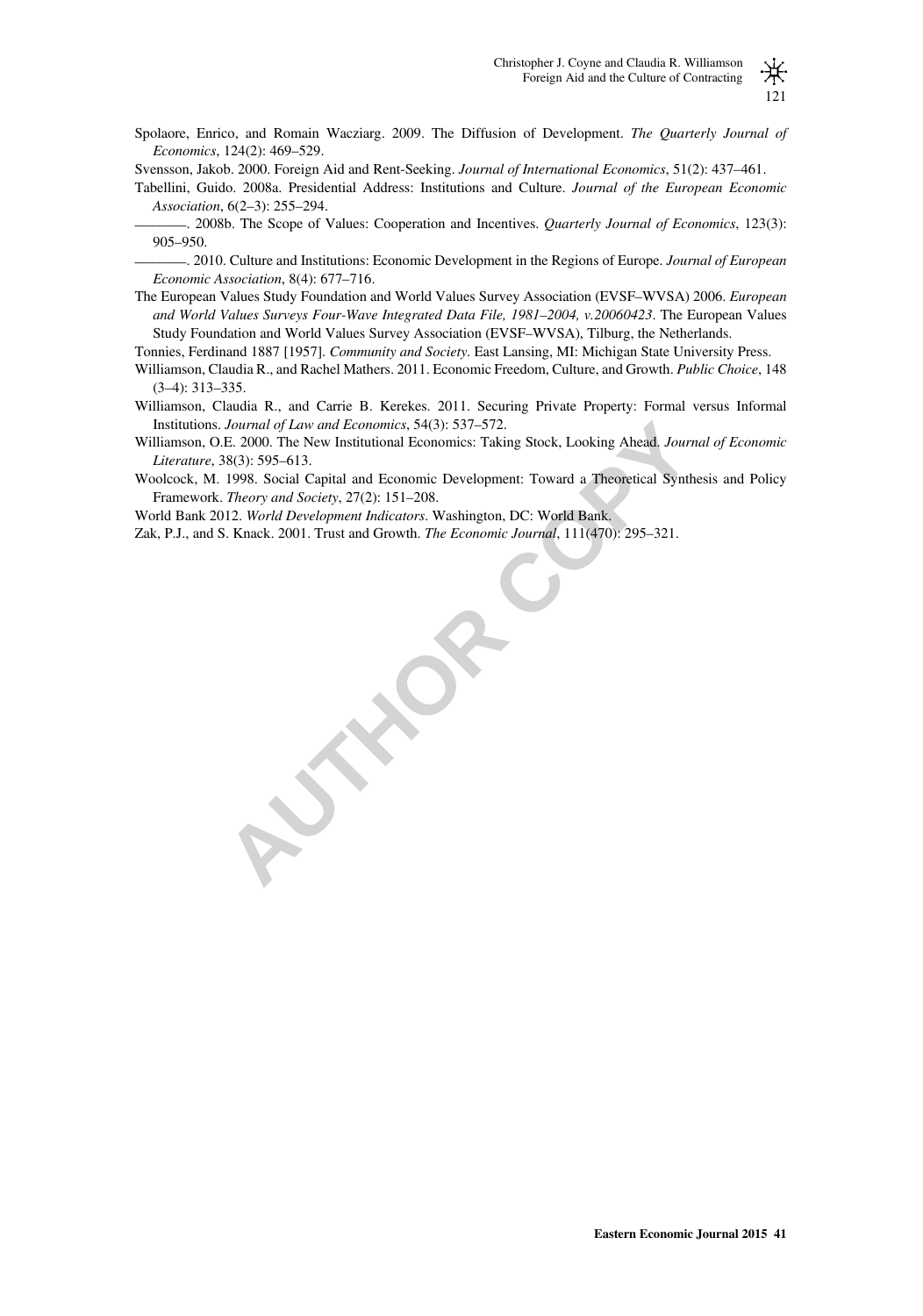

## APPENDIX A

| Variables                                  | Data description                                                                                                                                                                                                                                                                                                                                                                                                                                                                                                                                                                                                                                                                                                                                                                                                                       | <b>Sources</b>                                                          |
|--------------------------------------------|----------------------------------------------------------------------------------------------------------------------------------------------------------------------------------------------------------------------------------------------------------------------------------------------------------------------------------------------------------------------------------------------------------------------------------------------------------------------------------------------------------------------------------------------------------------------------------------------------------------------------------------------------------------------------------------------------------------------------------------------------------------------------------------------------------------------------------------|-------------------------------------------------------------------------|
| Culture index                              | Culture index is constructed by using principal components analysis<br>to extract the common variation among all four variables: trust,<br>control, respect, and obedience. The index is normalized to range<br>between 0 and 10. Trust is measured as the percentage of<br>respondents who answered that "Most people can be trusted," respect<br>is measured as the percentage of respondents that mentioned the<br>quality "tolerance and respect for other people" as being important,<br>control is measured as the unconditional average response<br>(multiplied by ten) to the question asking to indicate how much<br>freedom of choice and control in your life you have over the way<br>your life turns out (scaled from 1 to 10), obedience is the percentage<br>of respondents that mentioned obedience as being important | European<br>and WVSs,<br>1981-2007                                      |
| Aid/GDP                                    | Equals net official development assistance and official aid received<br>divided by GDP (PPP)                                                                                                                                                                                                                                                                                                                                                                                                                                                                                                                                                                                                                                                                                                                                           | WDI [2012]                                                              |
| GDP per capita (log)<br>Trade/GDP          | GDP per capita, PPP, constant 2005 international dollar. Log form<br>Equals imports plus exports of goods and services divided by GDP<br>(PPP)                                                                                                                                                                                                                                                                                                                                                                                                                                                                                                                                                                                                                                                                                         | WDI [2012]<br>WDI [2012]                                                |
| Population (log)<br>English legal origin   | Log of population. Average from 1981 to 2007<br>Dummy variable representing English legal origin                                                                                                                                                                                                                                                                                                                                                                                                                                                                                                                                                                                                                                                                                                                                       | <b>WDI 2012</b><br>La Porta et al.<br>(1997)                            |
| Latitude<br>Percentage of catholic         | Measured as the absolute value of the latitude of the country, scaled<br>to values between $0$ and $1(0)$ is the equator)<br>Measured as the percentage of population in 1980 (or for 1990–1995<br>for countries formed more recently) that belonged to Roman Catholic<br>religion                                                                                                                                                                                                                                                                                                                                                                                                                                                                                                                                                     | La Porta et al.<br>[1997]<br>La Porta et al.<br>1997                    |
| Inflation<br>Government consumption<br>ELF | Measured as the percentage change in the consumer price index<br>Final government consumptions as a percentage of GDP<br>Measured by ELF that is the average value of five different indices of<br>ELF. Its value ranges from 0 to 1. The five component indices are:<br>(1) probability that two randomly selected people from a given<br>country will not belong to the same ethnolinguistic group (2)<br>probability of two randomly selected individuals speaking different<br>languages; (3) probability of two randomly selected individuals do<br>not speak the same language; (4) percentage of the population not<br>speaking the official language; and (5) percentage of the population<br>not speaking the most widely used language                                                                                       | WDI [2012]<br>WDI [2012]<br>La Porta et al.<br>1997                     |
| Education 1960<br>Literacy                 | Total enrollment in primary and seconday school in 1960<br>Literacy rate, percentage of the population age 15 and above who<br>can, with understanding, read, and write a short, simple statement on<br>their everyday life                                                                                                                                                                                                                                                                                                                                                                                                                                                                                                                                                                                                            | WDI [2012]<br>WDI [2012]                                                |
| Polity                                     | The index is measured on a scale from $-10$ to 10 with 10<br>representing most democratic and $-10$ most autocratic. The variable<br>is derived from subtracting the autocracy score from the democracy<br>score                                                                                                                                                                                                                                                                                                                                                                                                                                                                                                                                                                                                                       | Polity IV,<br>[Marshall, et al.<br>2011]                                |
| Infant mortality                           | The number of infants dying before reaching 1 year of age, per 1,000<br>live births in a given year                                                                                                                                                                                                                                                                                                                                                                                                                                                                                                                                                                                                                                                                                                                                    | WDI [2012]                                                              |
| Arms imports<br>Manufacture<br>Urban       | Arms imports (constant 1990 US\$ (in millions))<br>Manufacturing, value added (percentage of GDP)<br>Urban population (percentage of total)                                                                                                                                                                                                                                                                                                                                                                                                                                                                                                                                                                                                                                                                                            | WDI [2012]<br>WDI [2012]<br>World<br>Development<br>Indicators<br>2012. |
| <b>Executive constraints</b>               | Measures institutionalized constraints on the chief executive. Scaled<br>1–7 with 7 representing strong constraints.                                                                                                                                                                                                                                                                                                                                                                                                                                                                                                                                                                                                                                                                                                                   | Polity IV,<br>[Marshall et al.<br>2011]                                 |
| Socialism                                  | Dummy variable representing Socialist legal origin                                                                                                                                                                                                                                                                                                                                                                                                                                                                                                                                                                                                                                                                                                                                                                                     | La Porta et al.<br>[1997]                                               |

Table A1 Data description and sources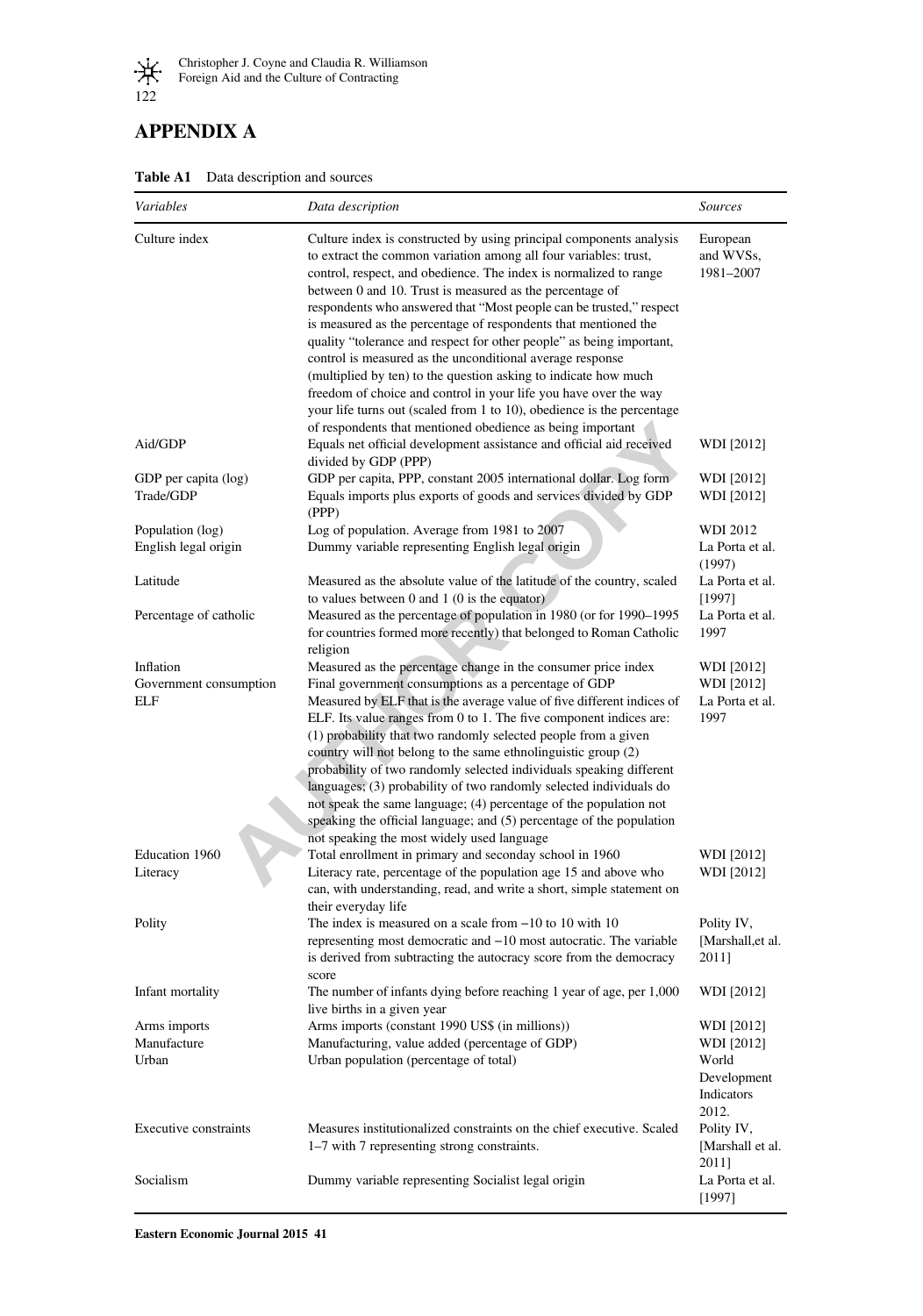Table A1 continued

| <b>Variables</b>          | Data description                                                                       | <i>Sources</i>           |
|---------------------------|----------------------------------------------------------------------------------------|--------------------------|
| Rainfall variation (log)  | The natural log of the coefficient of variation of monthly<br>precipitation            | Davis 2012               |
| Genetic distance from the | Measure of genetic dissimilarity of a country's dominant ethnic                        | Spolaore and             |
| United Kingdom            | group from that of the United Kingdom, based on non-active gene<br>variants            | Wacziarg<br>[2009]       |
| Franz zone                | Dummy equal to 1 if a country belongs to Franc zone                                    | World Bank               |
| Central America<br>Egypt  | Dummy equal to 1 if a country belongs to Central America<br>Dummy equal to 1 for Egypt | World Bank<br>World Bank |
|                           |                                                                                        |                          |

### APPENDIX B

| <b>APPENDIX B</b>                          |                              |                           |                        |
|--------------------------------------------|------------------------------|---------------------------|------------------------|
| <b>Table B1</b><br>Country and year of WVS |                              |                           |                        |
| Countries                                  | WVS wave                     | Countries                 | WVS wave               |
| Albania                                    | 1994, 1999                   | Kyrgyz Republic           | 1999                   |
| Algeria                                    | 1999                         | Latvia                    | 1994, 1999             |
| Argentina                                  | 1984, 1989, 1994, 1999, 2007 | Lithuania                 | 1994, 1999             |
| Armenia                                    | 1994                         | Macedonia, FYR            | 1994, 1999             |
| Azerbaijan                                 | 1994                         | Malaysia                  | 2007                   |
| Bangladesh                                 | 1994, 1999                   | Mali                      | 2007                   |
| <b>Belarus</b>                             | 1994, 1999                   | Malta                     | 1984, 1989, 1999       |
| Bosnia and Herzegovina                     | 1994, 1999                   | Mexico                    | 1989, 1994, 1999, 2007 |
| <b>Brazil</b>                              | 1989, 1994, 2007             | Moldova                   | 1994, 1999, 2007       |
| Bulgaria                                   | 1994, 1999                   | Morocco                   | 1999, 2007             |
| Bulgaria                                   | 2007                         | Nigeria                   | 1989, 1994, 1999       |
| <b>Burkina Faso</b>                        | 2007                         | Pakistan                  | 1994, 1999             |
| Chile                                      | 1989, 1994, 1999, 2007       | Peru                      | 1994, 1999, 2007       |
| China                                      | 1989, 1994, 1999, 2007       | Philippines               | 1994, 1999             |
| Colombia                                   | 1994, 2007                   | Poland                    | 1994, 1999, 2007       |
| Croatia                                    | 1999                         | Romania                   | 1994, 1999, 2007       |
| Cyprus                                     | 2007                         | <b>Russian Federation</b> | 1994, 1999, 2007       |
| Czech Republic                             | 1994, 1999                   | Rwanda                    | 2007                   |
| Dominican Republic                         | 1994                         | Saudi Arabia              | 1999                   |
| Egypt, Arab Republic                       | 1999, 2007                   | Serbia                    | 1994, 1999, 2007       |
| El Salvador                                | 1994                         | Singapore                 | 1999                   |
| Estonia                                    | 1999                         | Slovak Republic           | 1994, 1999             |
| Ethiopia                                   | 2007                         | Slovenia                  | 1994, 1999, 2007       |
| Georgia                                    | 1994                         | South Africa              | 1994, 1999, 2007       |
| Ghana                                      | 2007                         | Thailand                  | 2007                   |
| Hong Kong                                  | 2007                         | Trinidad and Tobago       | 2007                   |
| Hungary                                    | 1994, 1999                   | Turkey                    | 1989, 1994, 1999, 2007 |
| India                                      | 1989, 1994, 1999, 2007       | Uganda                    | 1999                   |
| Indonesia                                  | 1999, 2007                   | Ukraine                   | 1994, 1999, 2007       |
| Iran, Islamic Republic                     | 1999, 2007                   | Uruguay                   | 1994                   |
| Iraq                                       | 1999, 2007                   | Venezuela, RB             | 1994, 1999             |
| Jordan                                     | 1999, 2007                   | Vietnam                   | 1999, 2007             |
| Korea, Republic                            | 1984, 1989, 1994, 1999, 2007 | Zambia                    | 2007                   |
|                                            |                              | Zimbabwe                  | 1999                   |

# Table B1 Country and year of WVS

Eastern Economic Journal 2015 41

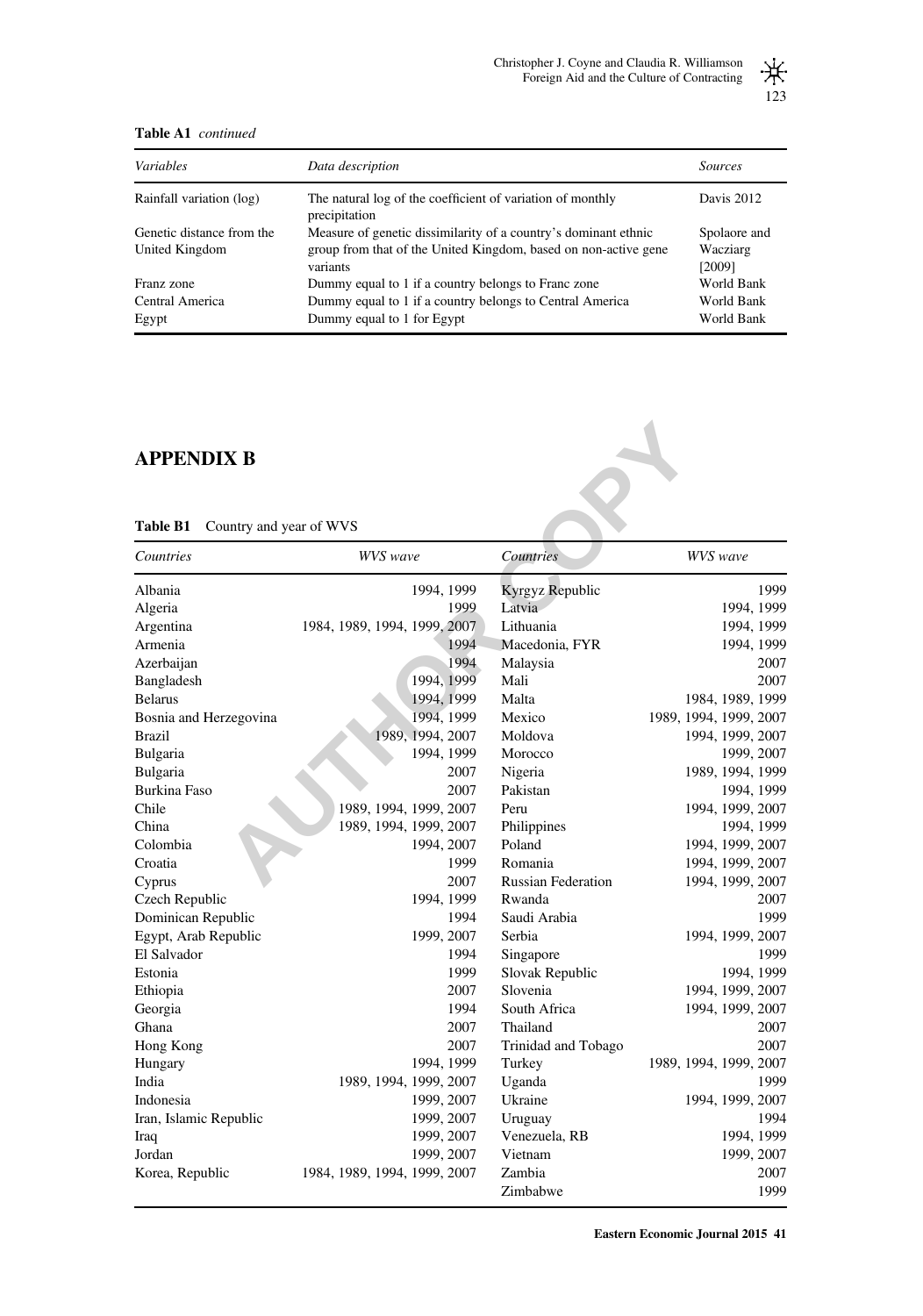| j<br>٢<br>Ì  |
|--------------|
| J.<br>Ì<br>Ξ |
| ገበባ          |
|              |

| <b>Table C1</b><br>Correlation matrix         |         |         |         |         |         |         |         |         |         |         |         |         |         |         |         |              |      |      |
|-----------------------------------------------|---------|---------|---------|---------|---------|---------|---------|---------|---------|---------|---------|---------|---------|---------|---------|--------------|------|------|
|                                               | (I)     | (2)     | (3)     | (4)     | (5)     | (6)     | (7)     | (8)     | (9)     | (10)    | (11)    | (12)    | (13)    | (14)    | (15)    | (16)         | (17) | (18) |
| $(1)$ Culture index                           | 1.00    |         |         |         |         |         |         |         |         |         |         |         |         |         |         |              |      |      |
| $(2)$ Aid/GDP                                 | $-0.53$ | 1.00    |         |         |         |         |         |         |         |         |         |         |         |         |         |              |      |      |
| (3) Log GDP pc 1980                           | 0.31    | $-0.63$ | 1.00    |         |         |         |         |         |         |         |         |         |         |         |         |              |      |      |
| (4) Trade/GDP                                 | 0.21    | 0.08    | 0.25    | 1.00    |         |         |         |         |         |         |         |         |         |         |         |              |      |      |
| $(5)$ Urban                                   | 0.40    | $-0.47$ | 0.78    | 0.38    | 1.00    |         |         |         |         |         |         |         |         |         |         |              |      |      |
| (6) Manufacture                               | 0.42    | $-0.28$ | 0.10    | $-0.05$ | 0.26    | 1.00    |         |         |         |         |         |         |         |         |         |              |      |      |
| $(7)$ ELF                                     | $-0.39$ | 0.34    | $-0.45$ | $-0.07$ | $-0.44$ | $-0.26$ | 1.00    |         |         |         |         |         |         |         |         |              |      |      |
| (8) Literacy 1960                             | 0.36    | $-0.41$ | 0.65    | 0.21    | 0.49    | 0.45    | $-0.42$ | 1.00    |         |         |         |         |         |         |         |              |      |      |
| (9) Socialism                                 | 0.43    | $-0.19$ | 0.11    | $-0.05$ | 0.04    | 0.33    | $-0.35$ | 0.49    | 1.00    |         |         |         |         |         |         |              |      |      |
| (10) Executive constraints                    | 0.20    | $-0.18$ | 0.14    | 0.30    | 0.13    | 0.25    | 0.29    | 0.41    | 0.32    | 1.00    |         |         |         |         |         |              |      |      |
| $(11)$ Polity                                 | 0.16    | $-0.19$ | 0.12    | 0.24    | 0.18    | 0.26    | 0.29    | 0.39    | 0.26    | 0.94    | 1.00    |         |         |         |         |              |      |      |
| (12) Genetic distance from the United Kingdom | $-0.42$ | 0.61    | $-0.45$ | 0.06    | $-0.47$ | $-0.20$ | 0.57    | $-0.35$ | $-0.36$ | $-0.17$ | $-0.18$ | 1.00    |         |         |         |              |      |      |
| (13) Rain variation                           | $-0.05$ | 0.01    | $-0.22$ | $-0.09$ | $-0.24$ | 0.19    | 0.16    | 0.03    | $-0.09$ | 0.06    | 0.23    | 0.39    | 1.00    |         |         |              |      |      |
| $(14)$ English                                | $-0.01$ | $-0.08$ | $-0.05$ | $-0.05$ | 0.03    | 0.18    | 0.17    | 0.04    | 0.06    | 0.01    | 0.06    | 0.08    | 0.10    | 1.00    |         |              |      |      |
| $(15)$ Latitude                               | 0.44    | $-0.28$ | 0.31    | 0.08    | 0.33    | 0.30    | $-0.45$ | 0.46    | 0.76    | 0.36    | 0.26    | $-0.58$ | $-0.45$ | $-0.04$ | 1.00    |              |      |      |
| (16) Percentage of catholic                   | $-0.10$ | $-0.14$ | 0.24    | 0.00    | 0.27    | 0.24    | $-0.29$ | 0.37    | $-0.11$ | $-0.01$ | 0.10    | $-0.02$ | 0.27    | 0.18    | $-0.14$ | 1.00         |      |      |
| $(17)$ Inflation                              | 0.09    | $-0.12$ | 0.18    | $-0.19$ | 0.17    | 0.18    | $-0.17$ | 0.28    | 0.43    | 0.11    | 0.18    | $-0.29$ | $-0.03$ | $-0.03$ | 0.31    | $-0.04$ 1.00 |      |      |
| (18) Government consumptions                  | 0.06    | 0.06    | 0.26    | 0.15    | 0.22    | 0.09    | $-0.02$ | 0.15    | 0.33    | 0.31    | 0.20    | $-0.34$ | $-0.56$ | $-0.01$ | 0.49    | $-0.10$      | 0.06 | 1.00 |